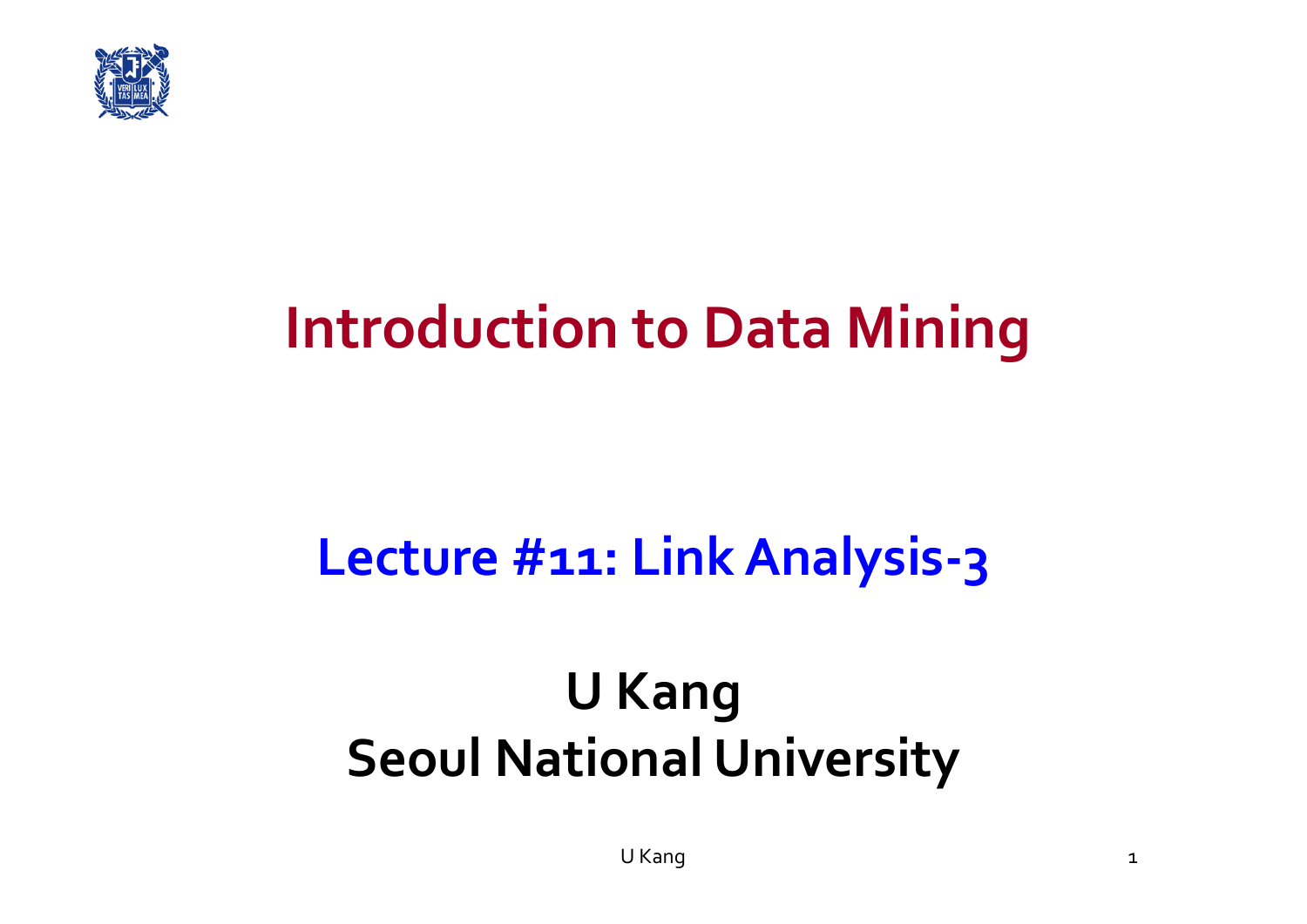

### **Outline**

### **Web Spam: Overview**

- □ TrustRank: Combating the Web Spam
- HITS: Hubs and Authorities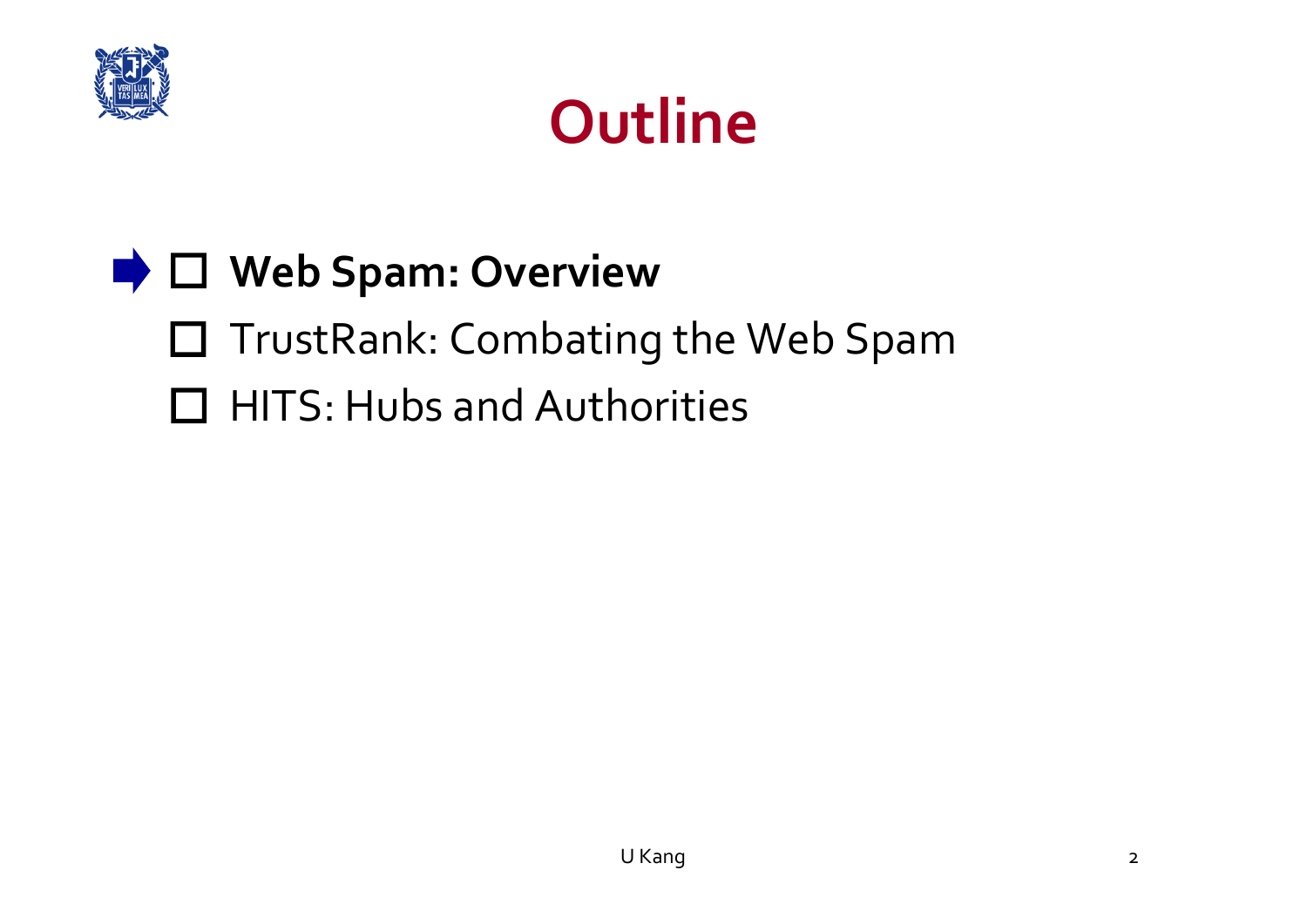

## **What is Web Spam?**

#### **Spamming:**

□ Any deliberate action to boost a web page's position in search engine results, incommensurate with page's real value

#### **Spam:**

□ Web pages that are the result of spamming

- **This is a very broad definition** 
	- **SEO** industry might disagree!
	- $\Box$ SEO = search engine optimization
- Approximately 10-15% of web pages are spam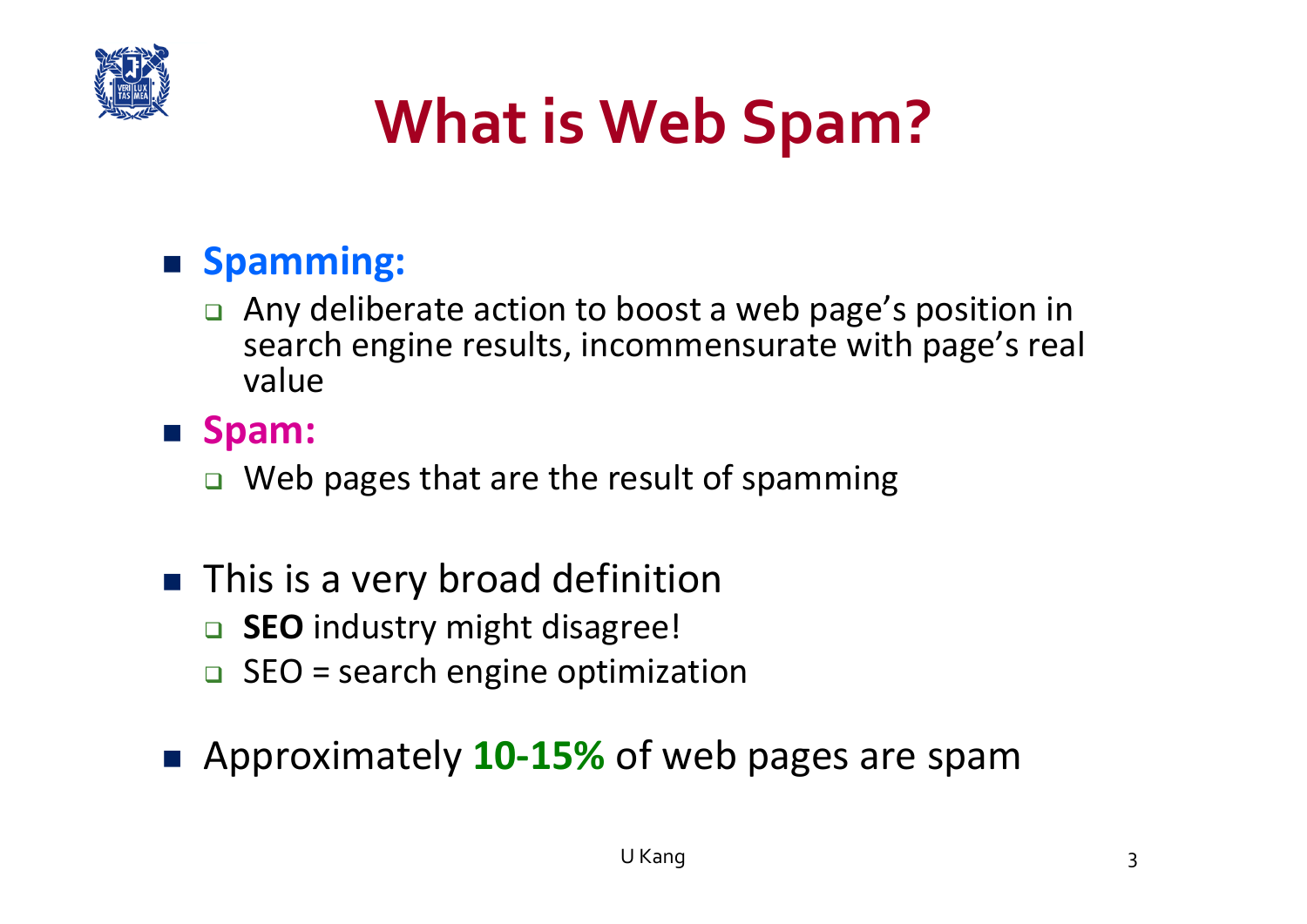

### **Web Search**

#### **Early search engines:**

- **n** Crawl the Web
- $\Box$ Index pages by the words they contained
- $\Box$  Respond to search queries (lists of words) with the pages containing those words

#### **Early page ranking:**

- **□** Attempt to order pages matching a search query by "importance"
- **First search engines considered:**
	- **(1)** Number of times query words appeared
	- $\mathcal{L}_{\text{max}}$ **(2)** Prominence of word position, e.g. title, header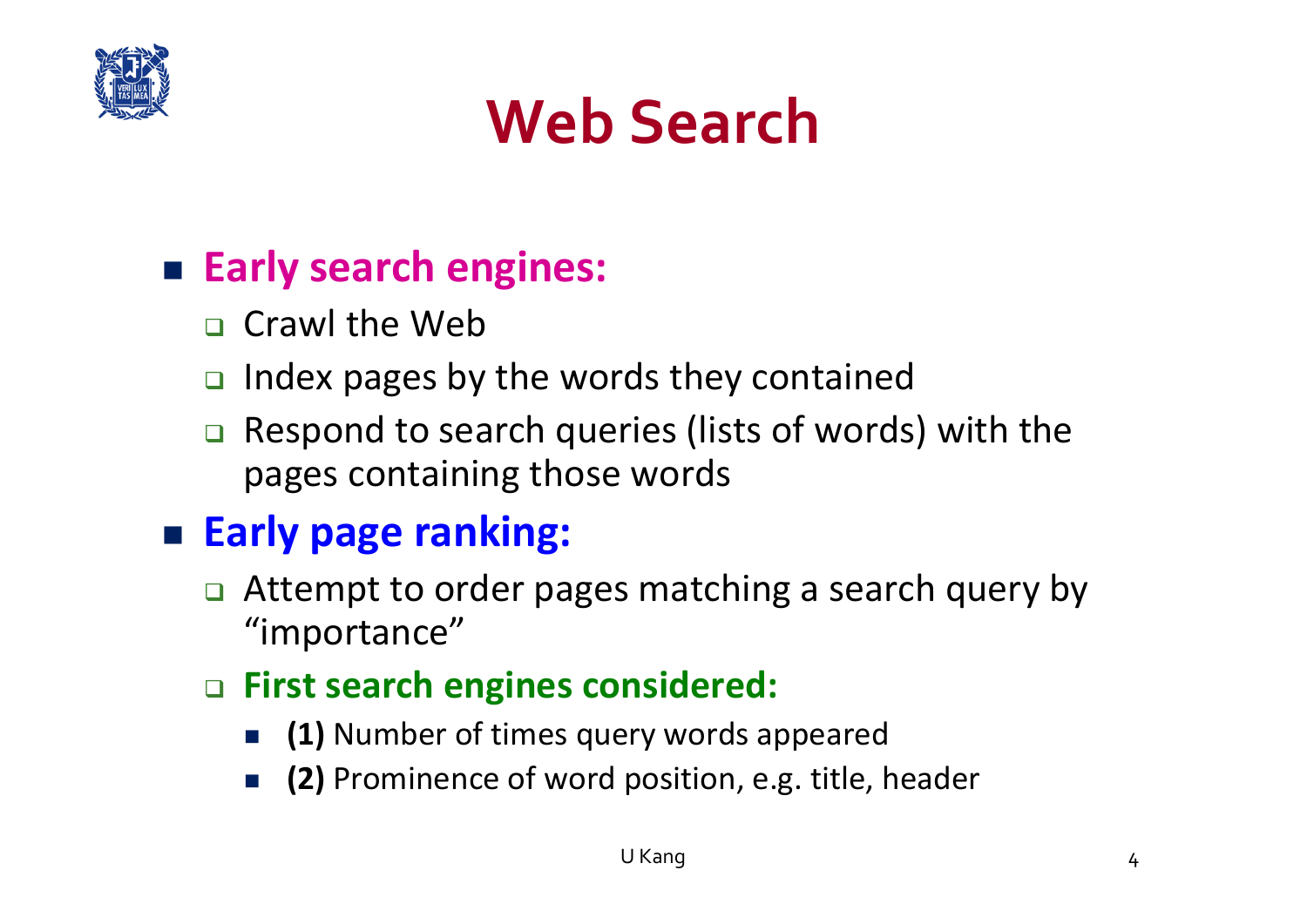

### **First Spammers**

■ As people began to use search engines to find things on the Web, those with commercial interests tried to **exploit search engines** to bring people to their own site – whether they wanted to be there or not

#### **Example:**

- □ Shirt-seller might pretend to be about "movies"
- **Techniques for achieving high relevance/importance for a web page**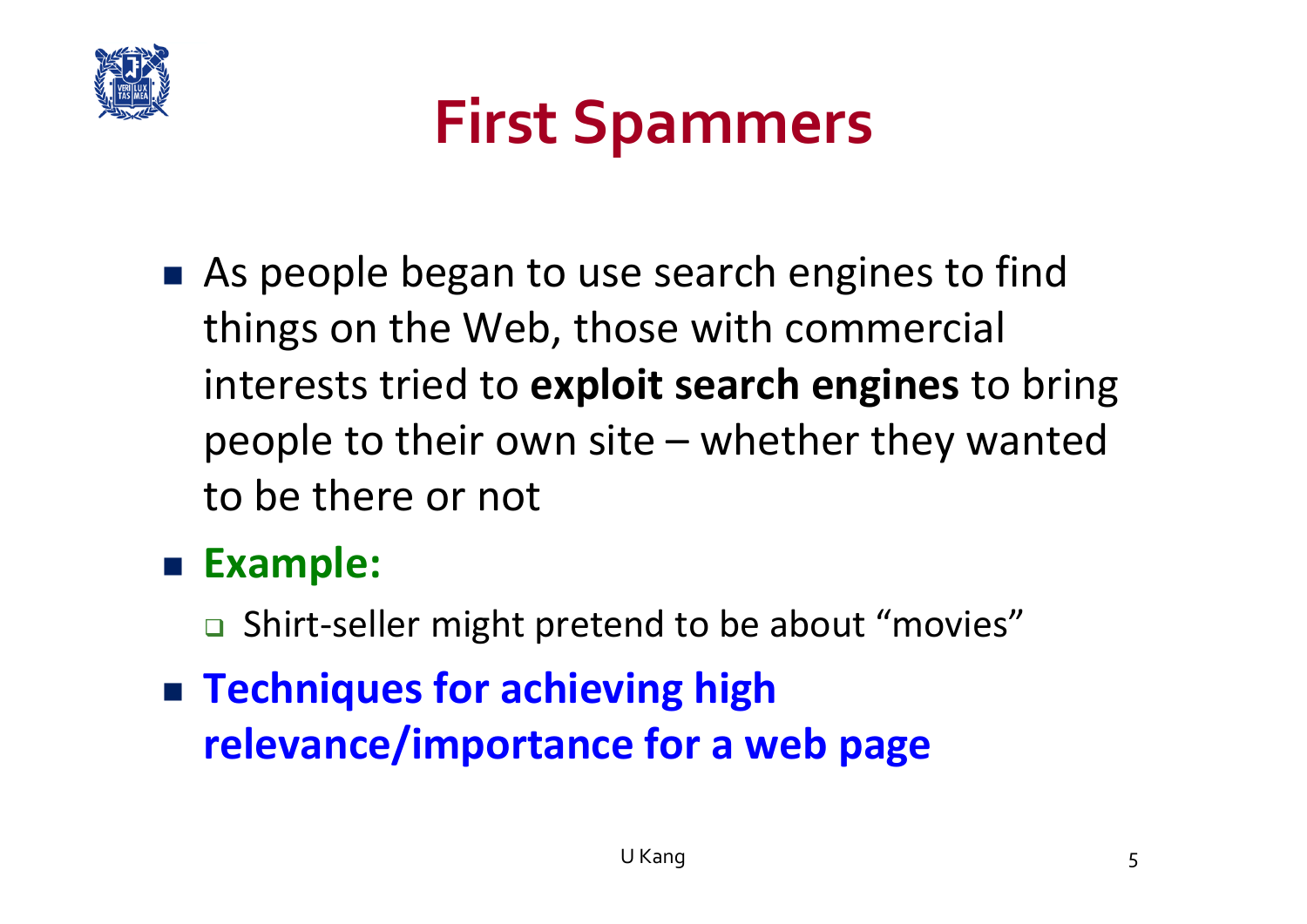

## **First Spammers: Term Spam**

- How do you make your page appear to be about **movies?**
	- **(1)** Add the word `movie' 1,000 times to your page
	- **□** Set text color to the background color, so only search engines would see it
	- **(2)** Or, run the query "movie" on your target search engine
	- □ See what page came first in the listings
	- □ Copy it into your page, make it "invisible"

**These and similar techniques are term spam**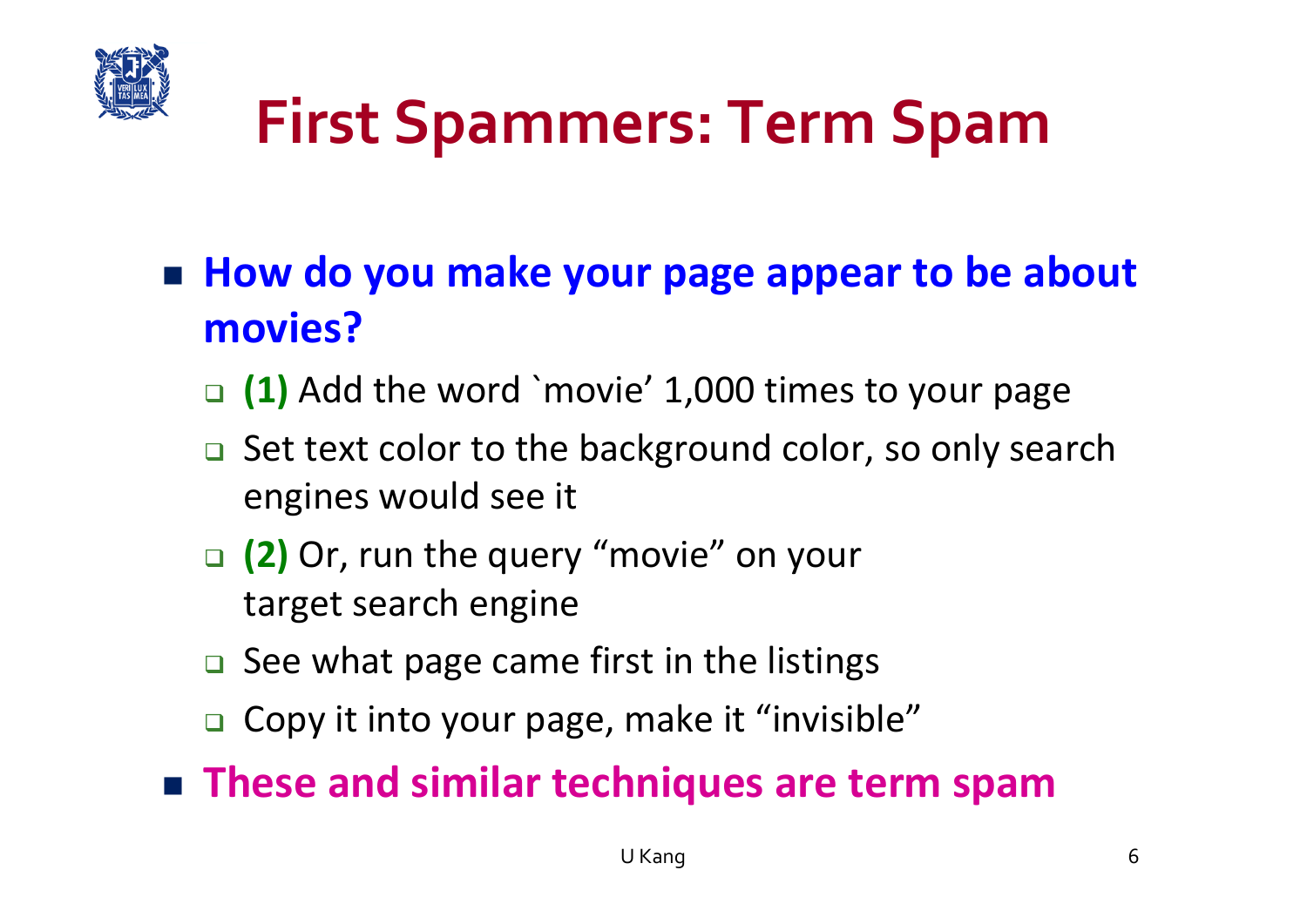

## **Google's Solution to Term Spam**

- Believe what people say about you, rather than **what you say about yourself**
	- □ Use words in the anchor text (words that appear unde rlined to represent the link) and its surrounding text
- **PageRank as a tool to measure the "importance"** of Web pages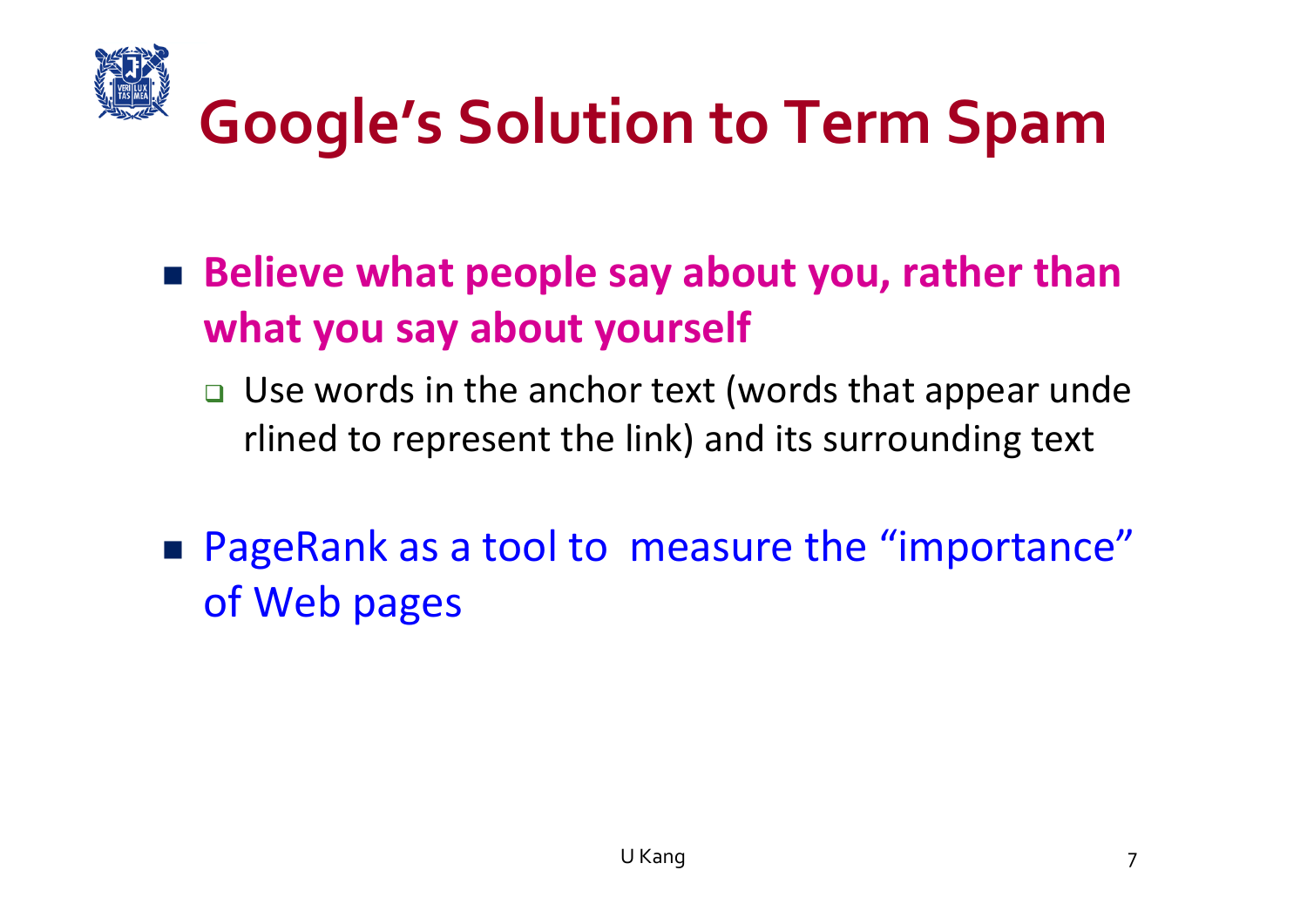

## **Why It Works?**

### **Our hypothetical shirt‐seller loses**

- □ Saying he is about movies doesn't help, because others don't say he is about movies
- $\Box$  His page isn't very important, so it won't be ranked high for shirts or movies

#### **Example:**

- $\Box$  Shirt‐seller creates 1,000 pages, each links to his page with "movie" in the anchor text
- $\Box$ These pages have no links in, so they get little PageRank
- So the shirt-seller can't beat truly important movie pages, like IMDB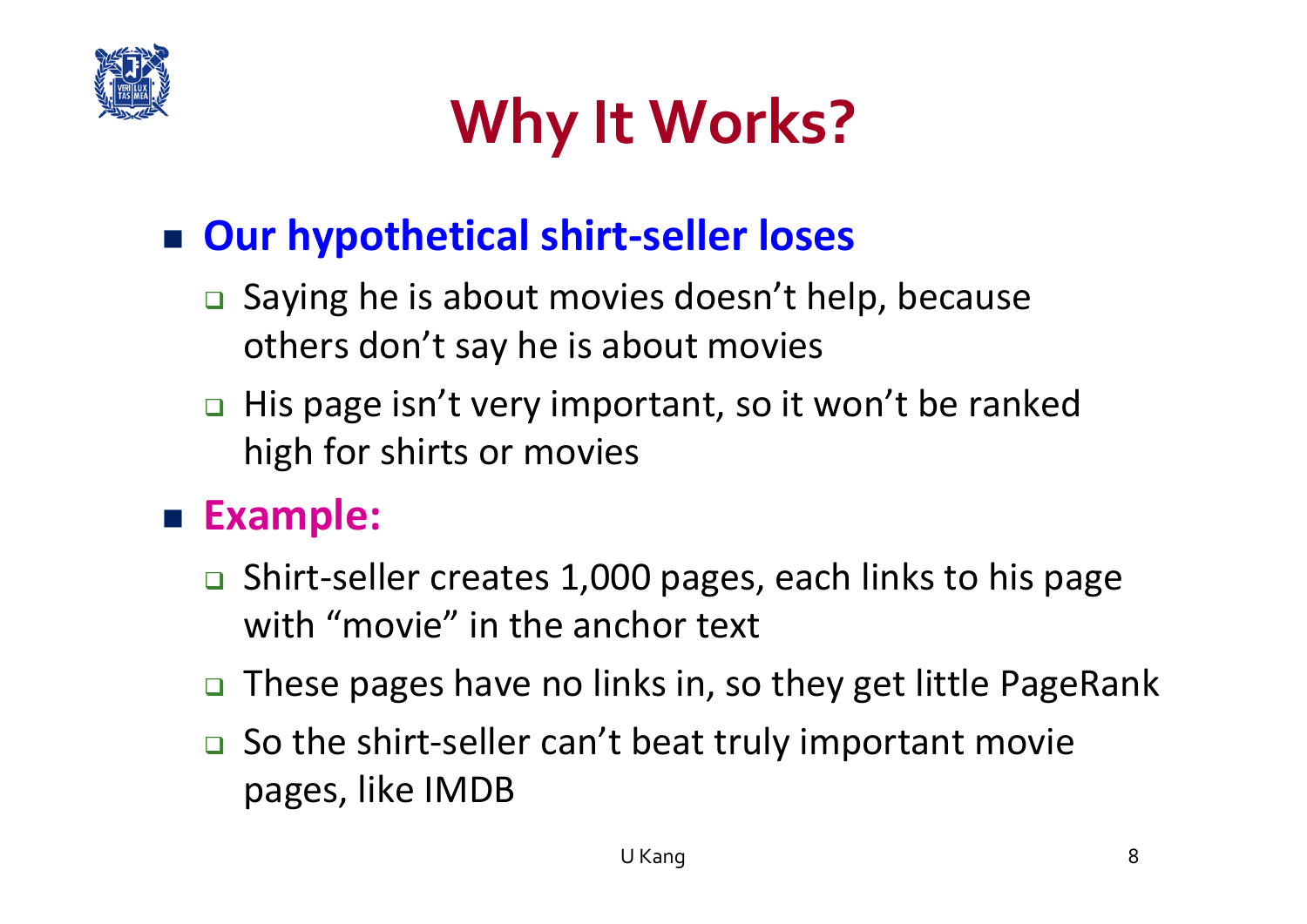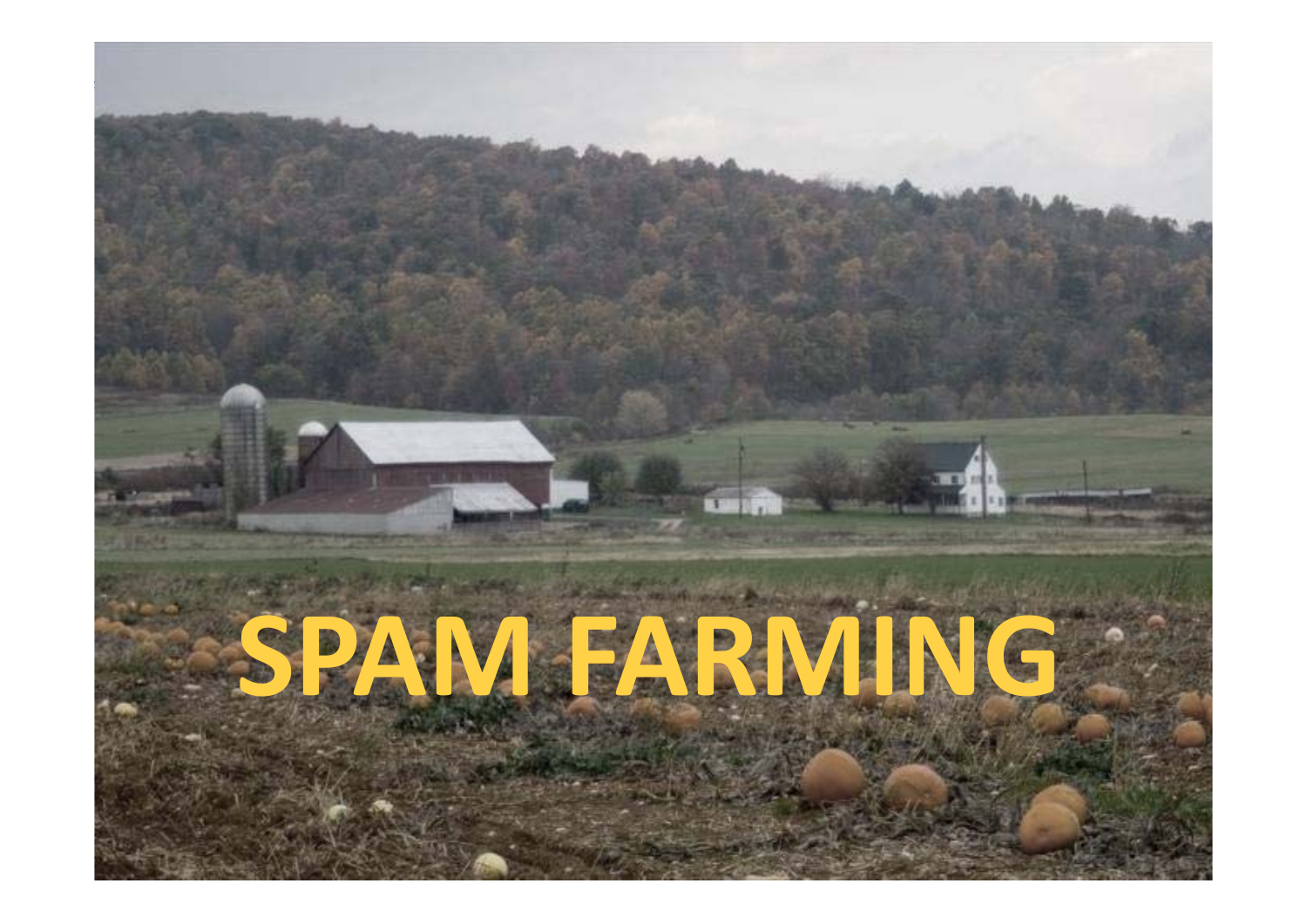

## **Google vs. Spammers: Round 2!**

- Once Google became the dominant search engine, spammers began to work out ways to fool Google
- **Spam farms** were developed to concentrate PageRank on a single page

#### **Link spam:**

**□** Creating link structures that boost PageRank of a particular page

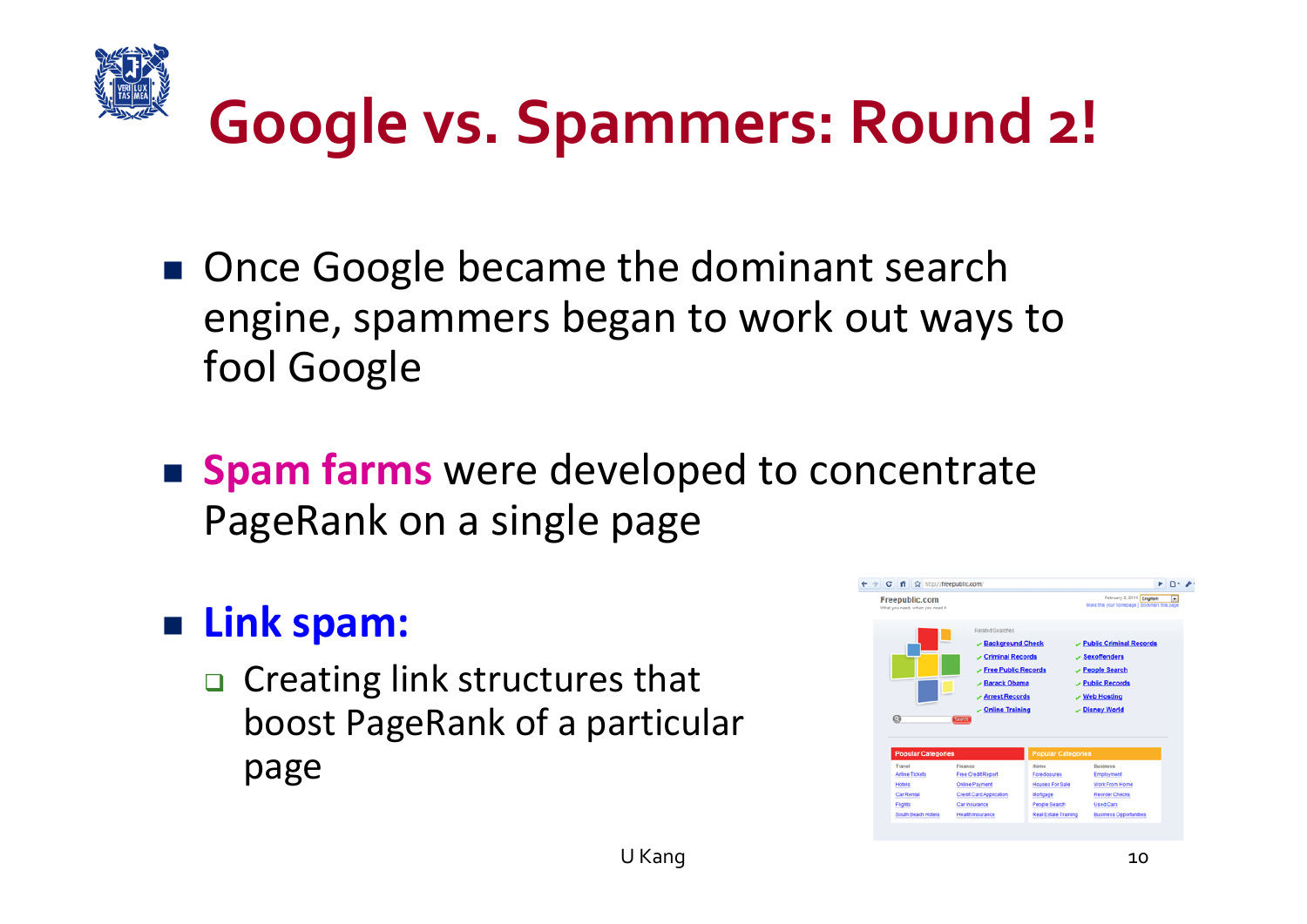

## **Link Spamming**

### ■ Three kinds of web pages from a **spammer's point of view**

- **Inaccessible pages**
	- **SPARE SPARE SPARED SPARED**
- **Accessible pages**
	- e.g., blog comments pages
	- $\mathcal{C}$ spammer can post links to his pages

#### $\Box$ **Owned pages**

- r. Completely controlled by spammer
- $\mathcal{C}$ May span multiple domain names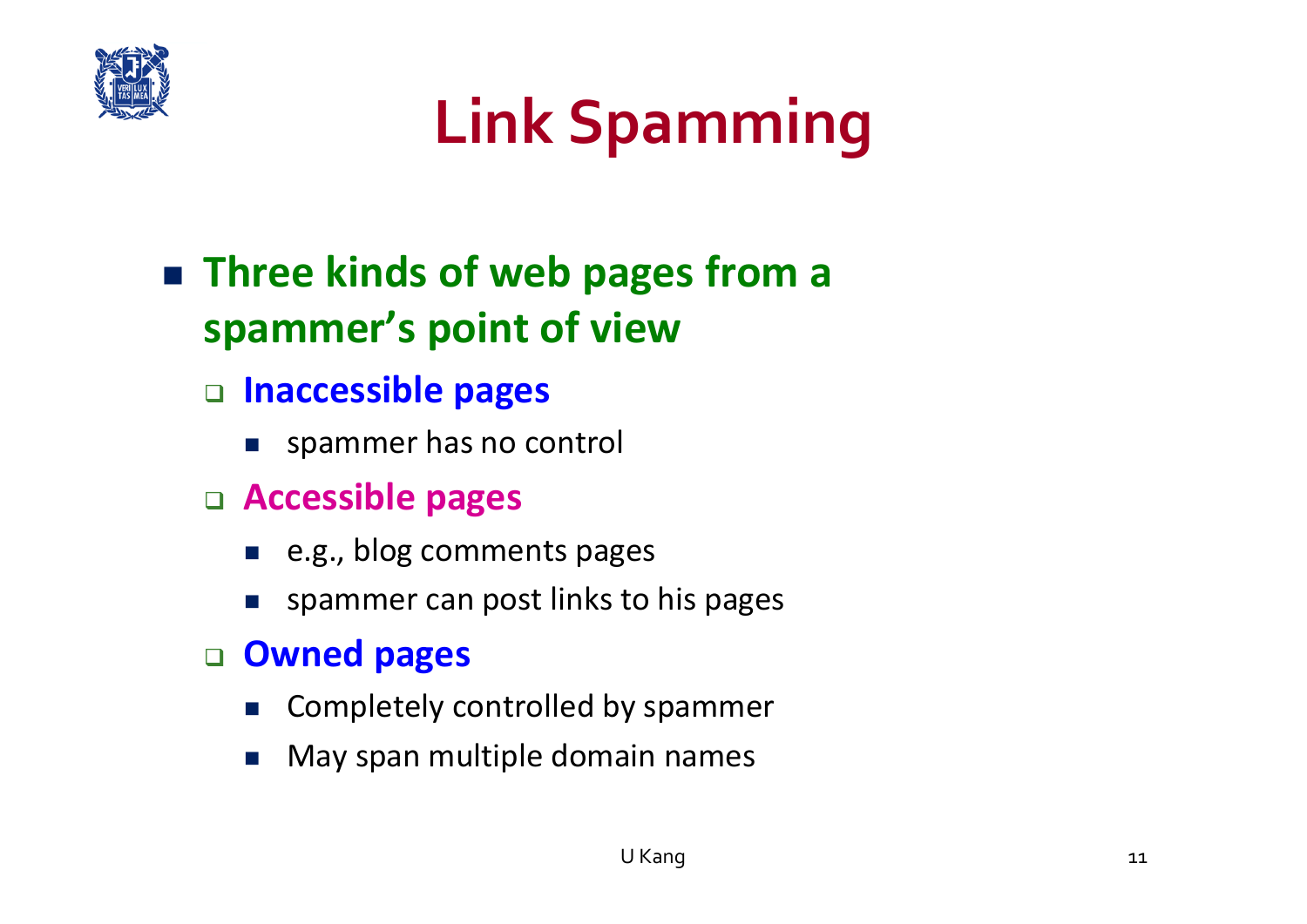

### **Link Farms**

#### **Spammer's goal:**

Maximize the PageRank of target page *<sup>t</sup>*

#### **Technique:**

- **□** Get as many links from accessible pages as possible to target page *t*
- □ Construct "link farm" using owned pages to get PageRank multiplier effect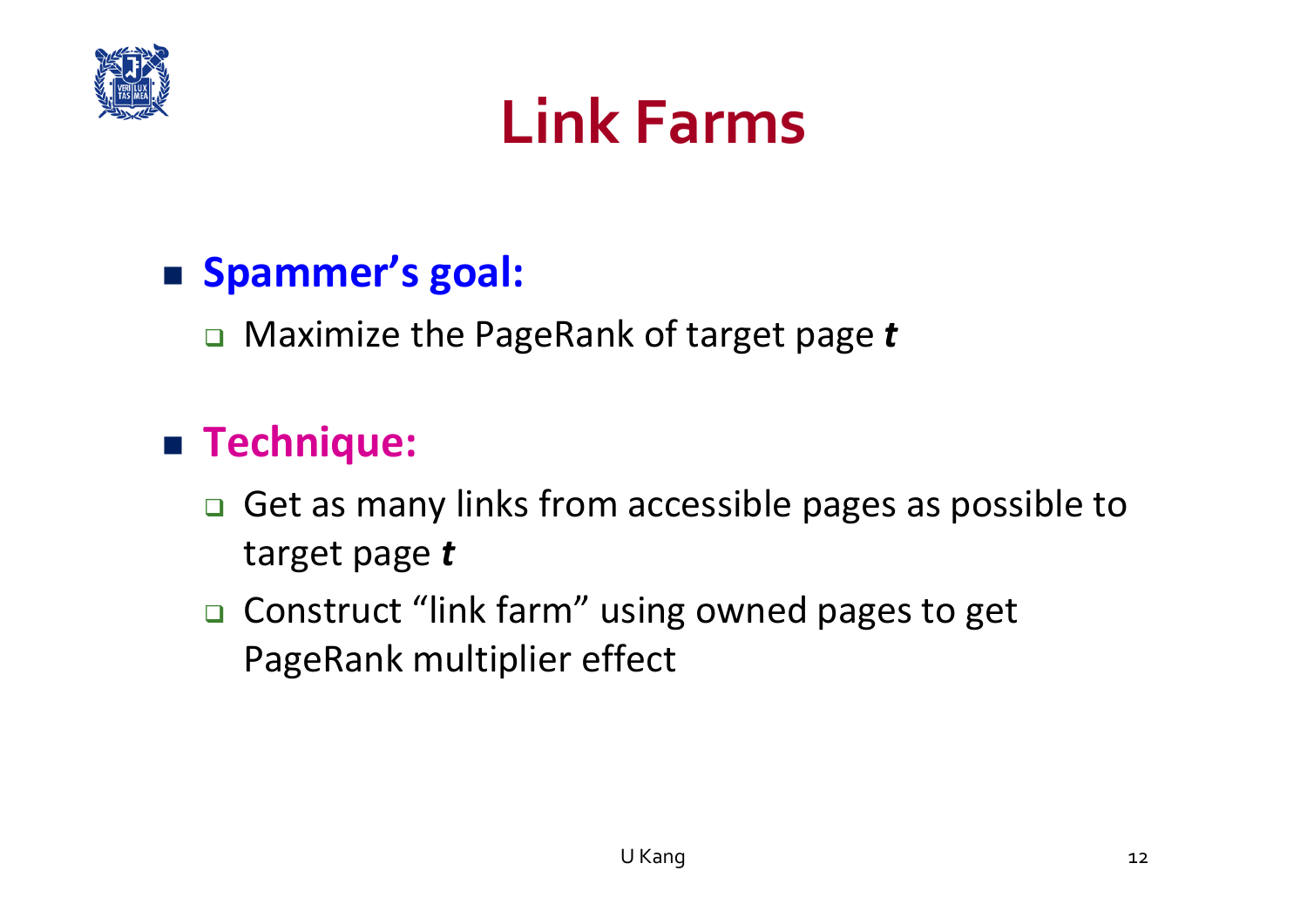

### **Link Farms**



### **One of the most common and effective organizations for a link farm**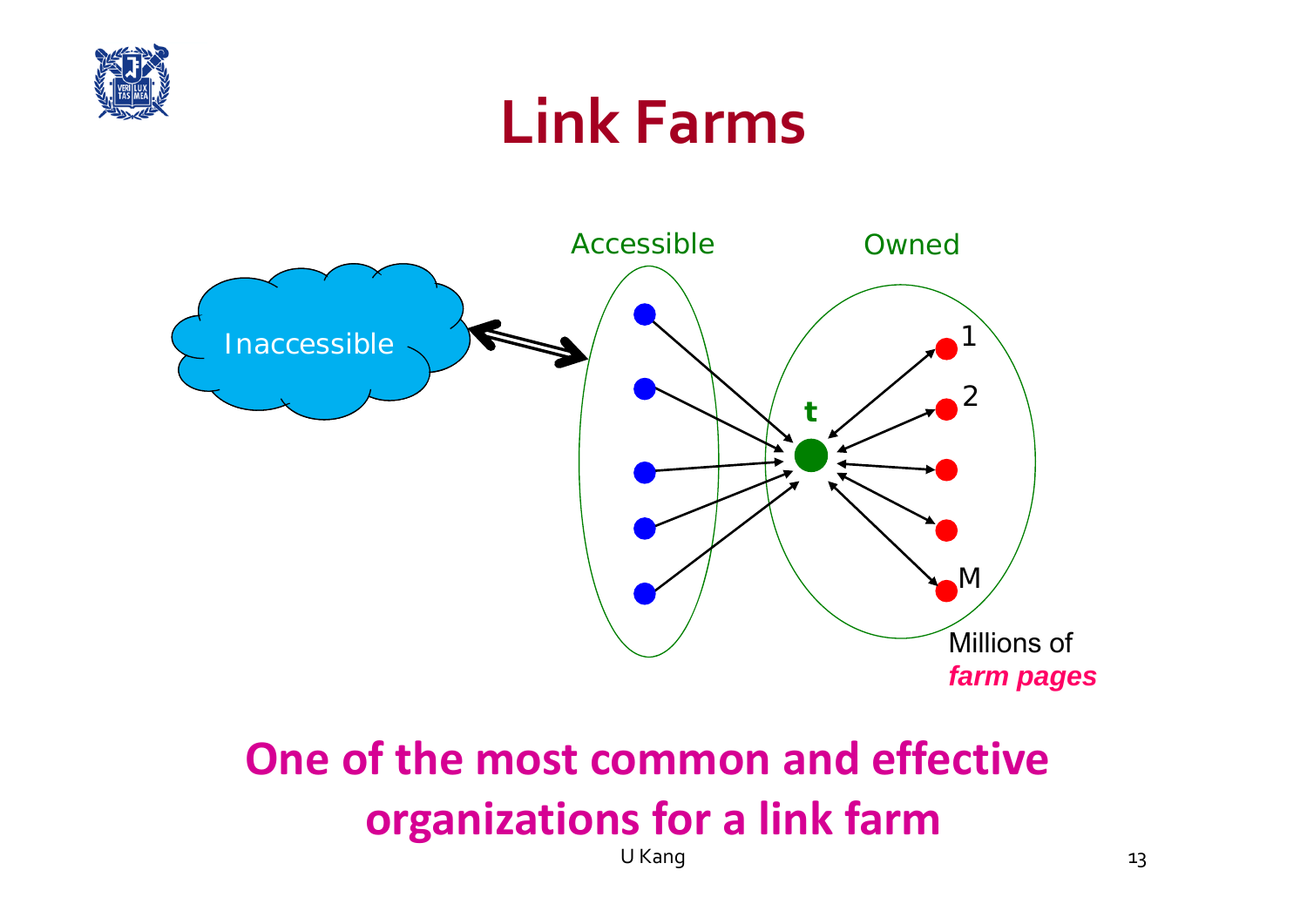



N…# pages on the web M…# of pages spammer

- **x**: PageRank contributed by accessible pages
- y: PageRank of target page *t*
- e. **Rank of each "farm" page**  $=$  $\frac{\beta y}{M} + \frac{1-\beta}{N}$

■ 
$$
y = x + \beta M \left[ \frac{\beta y}{M} + \frac{1-\beta}{N} \right] + \frac{1-\beta}{N}
$$
  
\n
$$
= x + \beta^2 y + \frac{\beta (1-\beta)M}{N} + \frac{1-\beta}{N} \quad \text{Very small; ignore}
$$
\n
$$
y = \frac{x}{1-\beta^2} + c\frac{M}{N} \quad \text{where } c = \frac{\beta}{1+\beta}
$$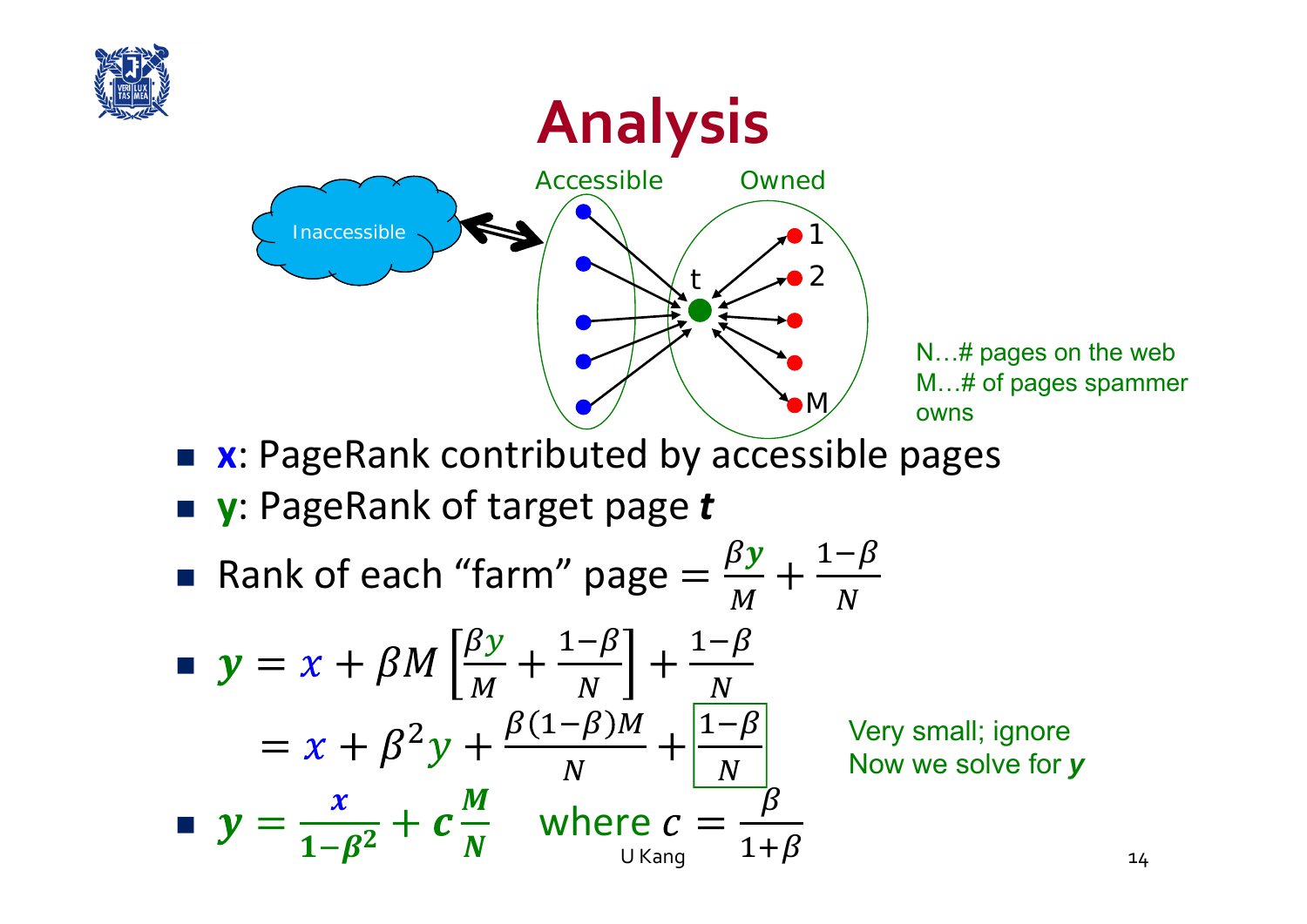

### **Analysis**



N…# pages on the web M…# of pages spammer owns

- For β = 0.85, 1/(1-β<sup>2</sup>)= 3.6
- **Multiplier effect for acquired PageRank**
- U Kang **15** ■ By making *M* large, we can make *y* as **large as we want (up to c)**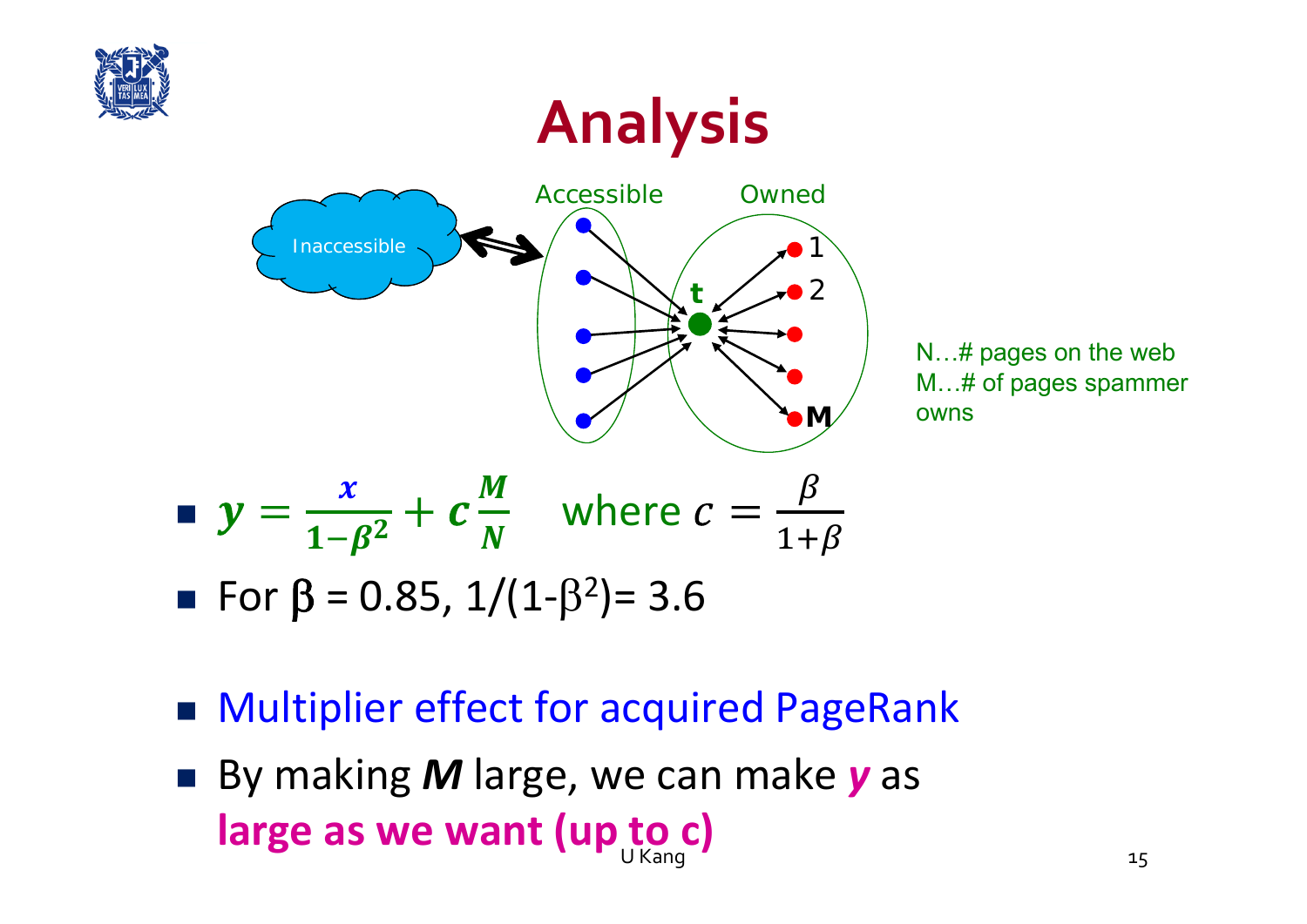

### **Outline**

### Web Spam: Overview

### **TrustRank: Combating the Web Spam**

HITS: Hubs and Authorities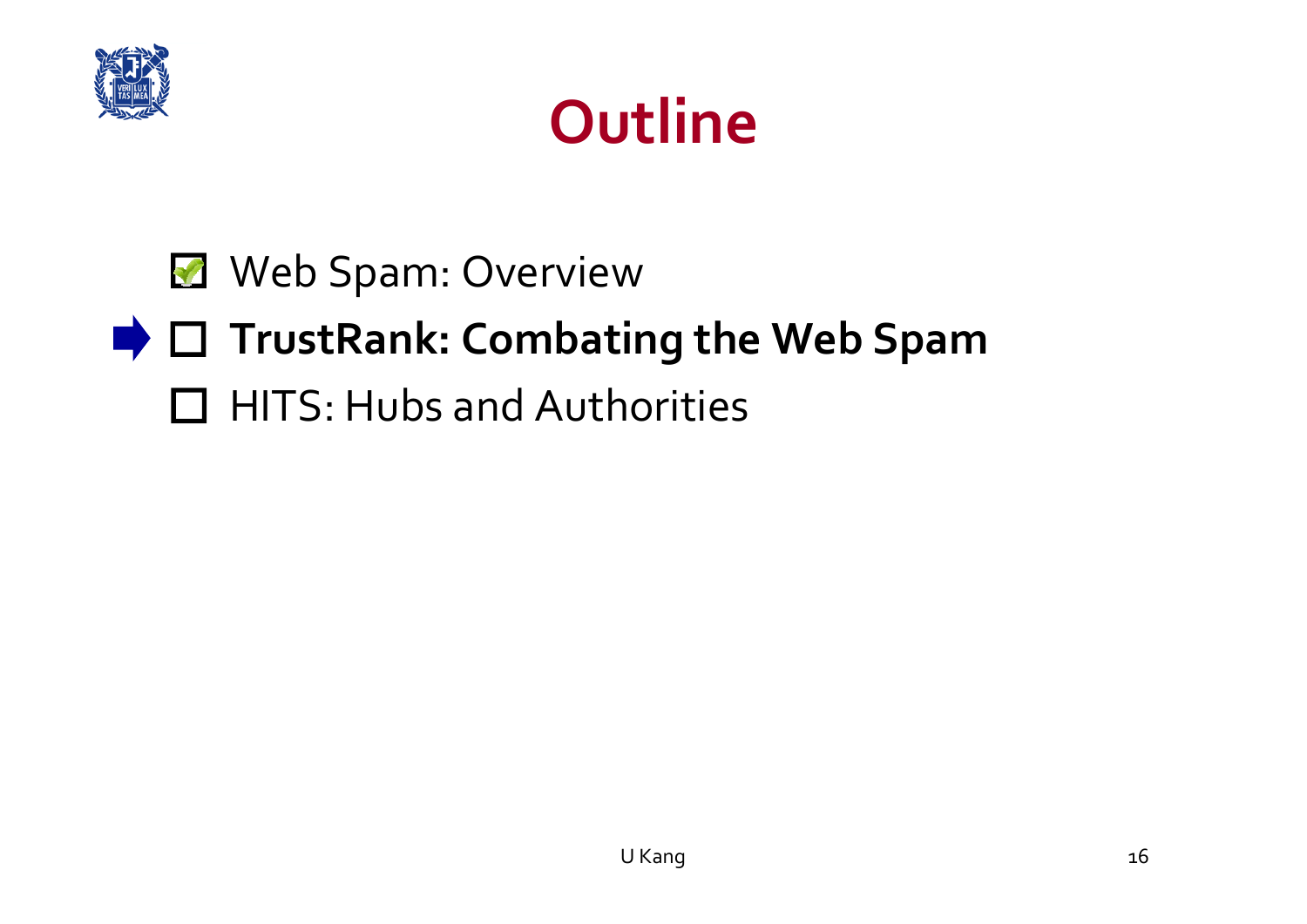

## **Combating Spam**

#### **Combating term spam**

- □ Use anchor text, and PageRank
- $\Box$ Analyze text using statistical methods
- □ Also useful: Detecting approximate duplicate pages

#### **Combating link spam**

- $\Box$  **Detection and blacklisting of structures that look like spam farms**
	- **EXEC** Leads to another war hiding and detecting spam farms
- **TrustRank** = topic‐specific PageRank with a teleport set of **trusted pages**
	- Example: .edu domains, similar domains for non-US schools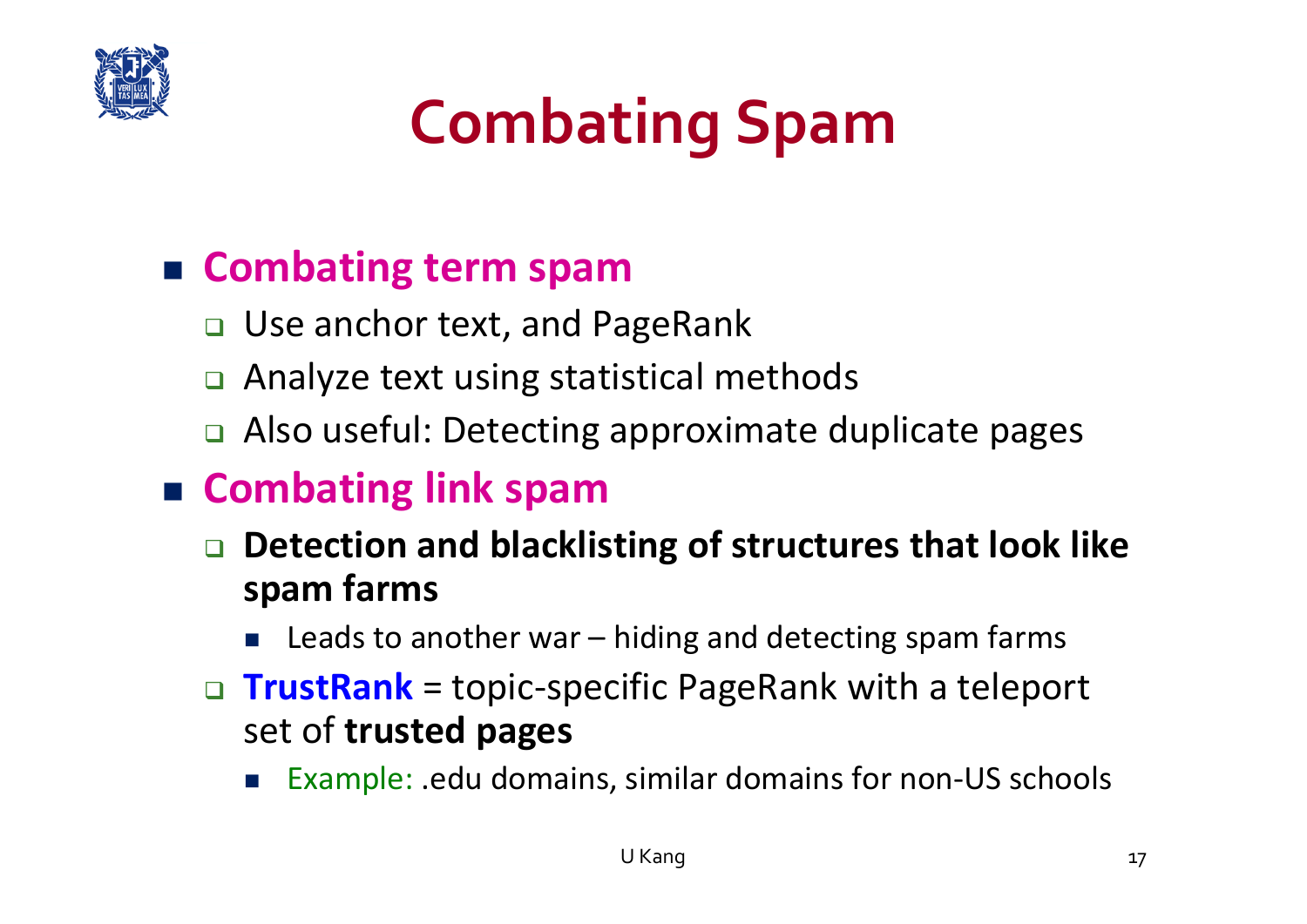

### **TrustRank: Idea**

#### **Basic principle: Approximate isolation**

- **□** It is rare for a "good" page to point to a "bad" (spam) page
- Sample a set of **seed pages** from the web
- Have an **oracle (human)** to identify the good pages and the spam pages in the seed set
	- $\Box$  **Expensive task**, so we must make seed set as small as possible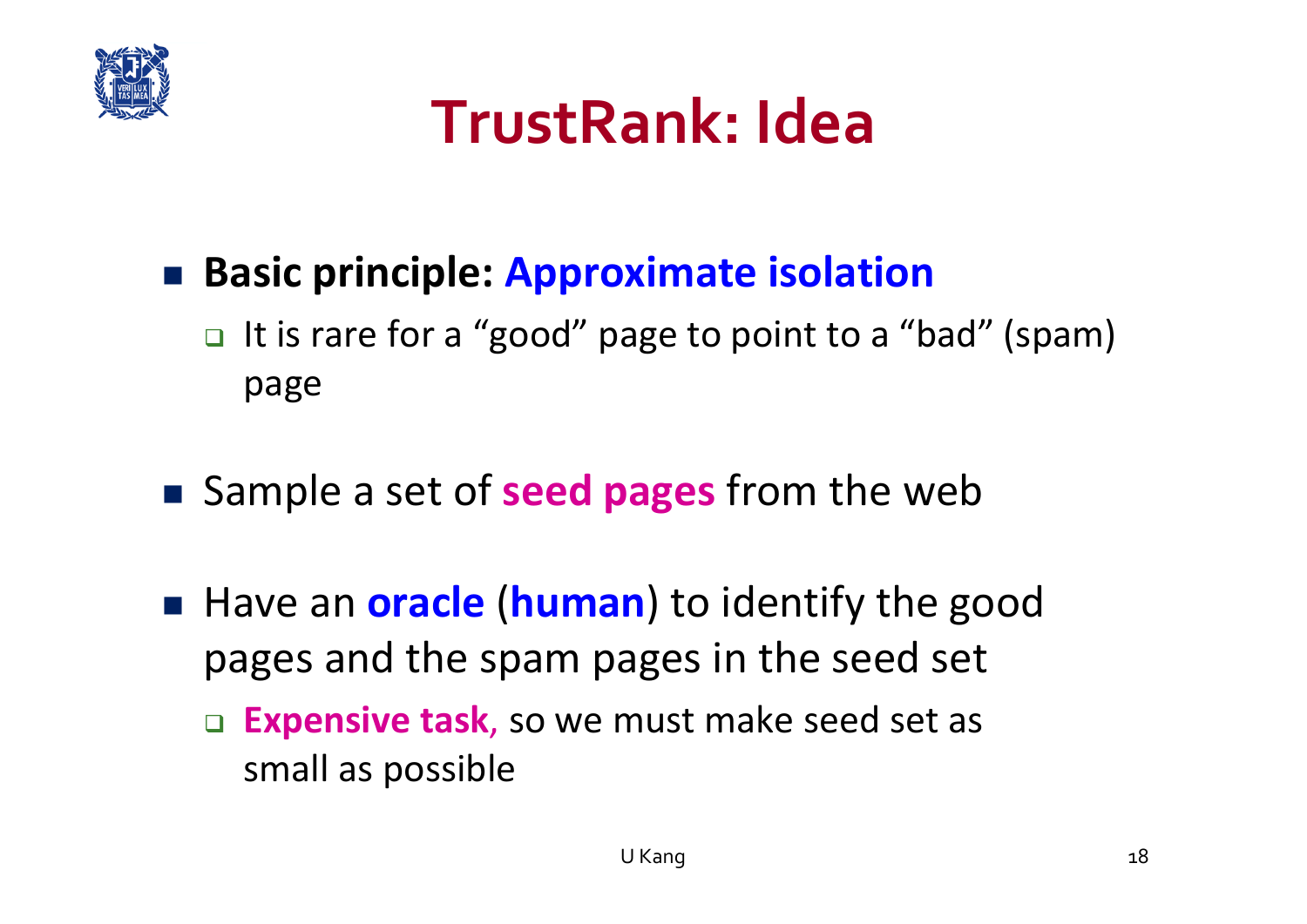

## **Trust Propagation**

- Call the subset of seed pages that are identified as **good** the **trusted pages**
- Perform a topic-sensitive PageRank with **teleport set = trusted pages**
	- **Propagate trust through links:**
		- r. Each page gets a trust value between **0** and **1**
- **Solution 1: Use a threshold value and mark all pages below the trust threshold as spam**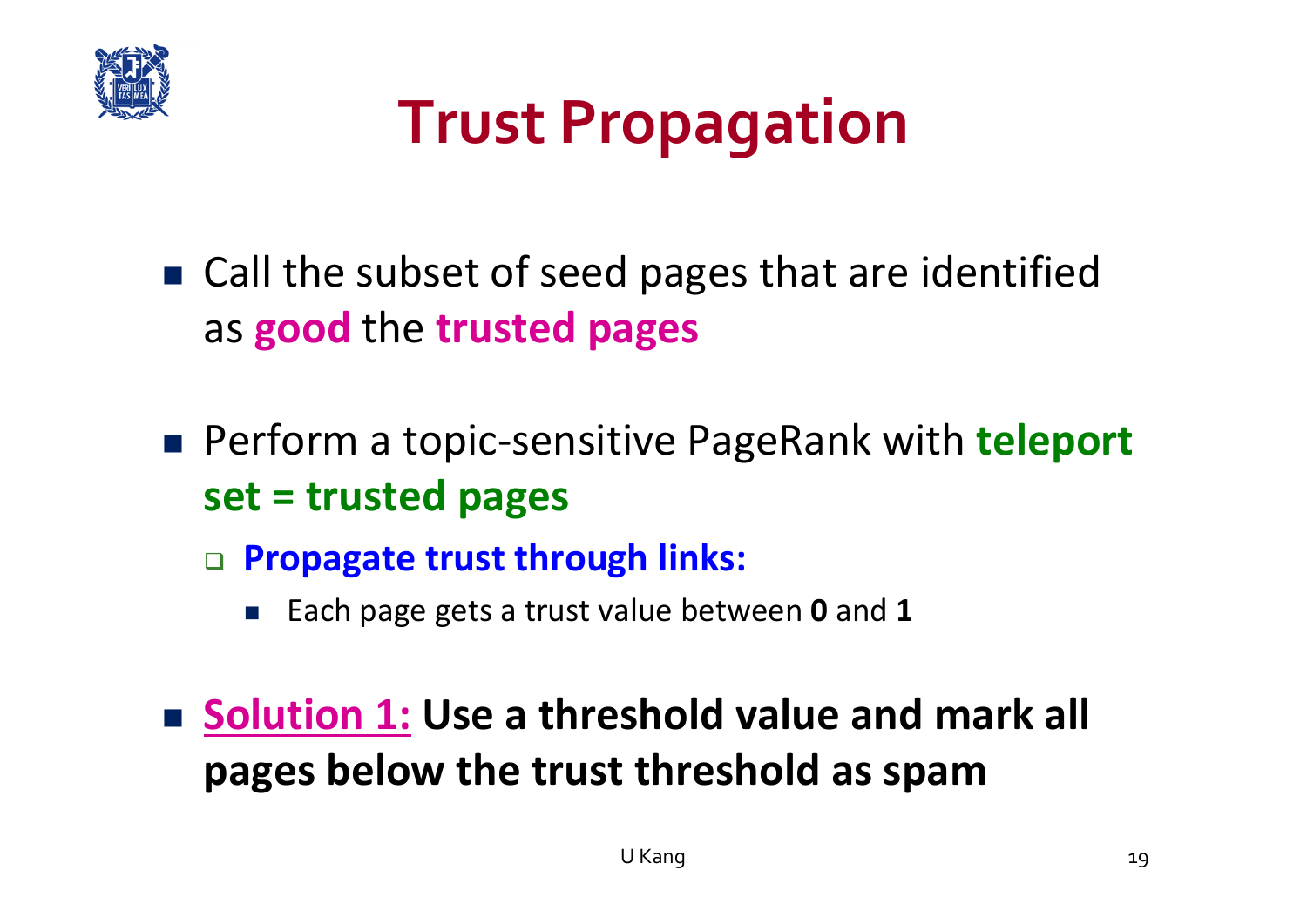

## **Why is it <sup>a</sup> good idea?**

#### **Trust attenuation:**

□ The degree of trust conferred by a trusted page decreases with the distance in the graph

#### **Trust splitting:**

- $\Box$ The larger the number of out-links from a page, the less trust the page author gives to each out‐link
- Trust is **split** across out‐links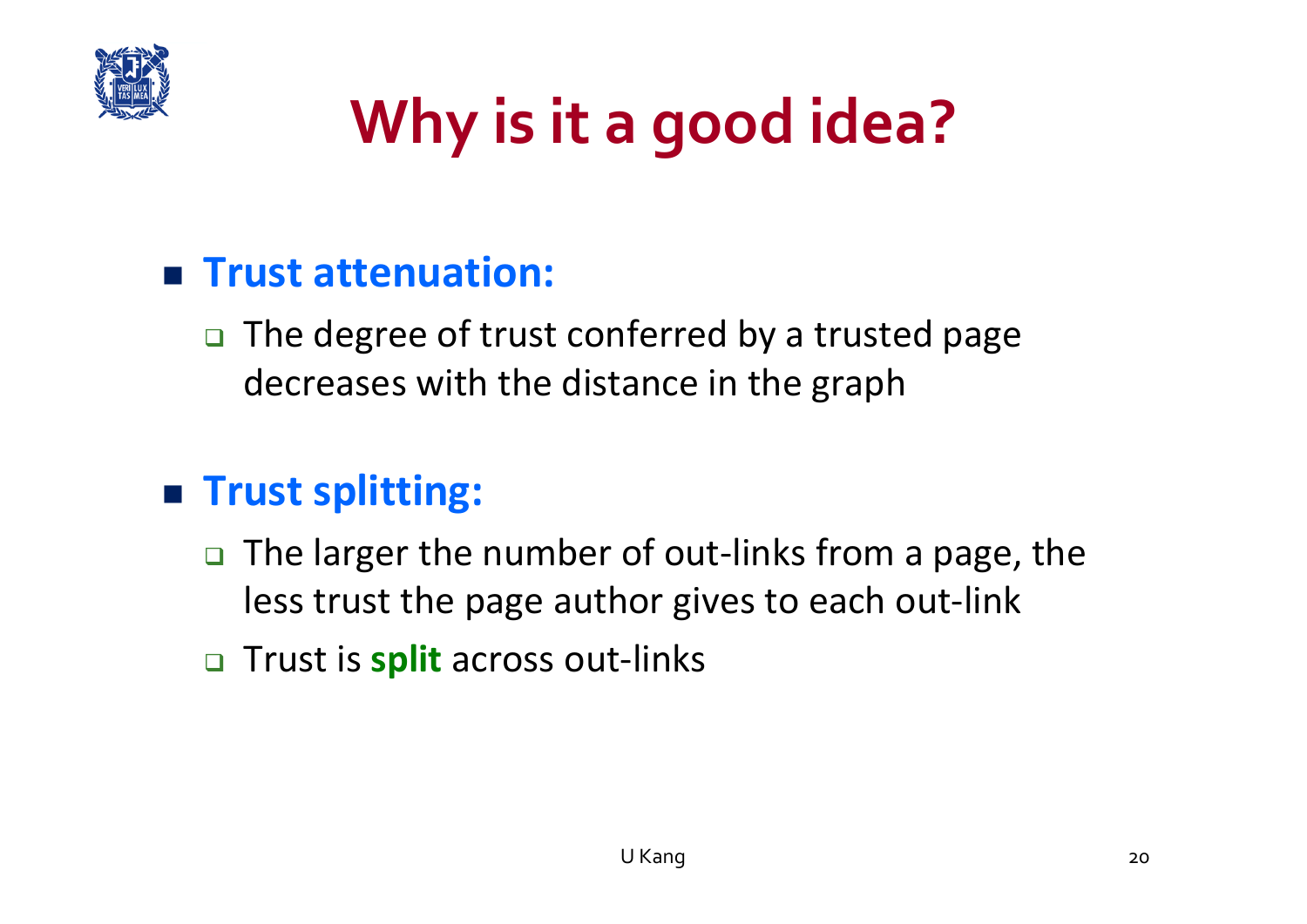

## **Picking the Seed Set**

#### **Two conflicting considerations:**

- □ Human has to inspect each seed page, so seed set must be as small as possible
- Must ensure every **good page** gets adequate trust rank, so need to make all good pages reachable from seed set by short paths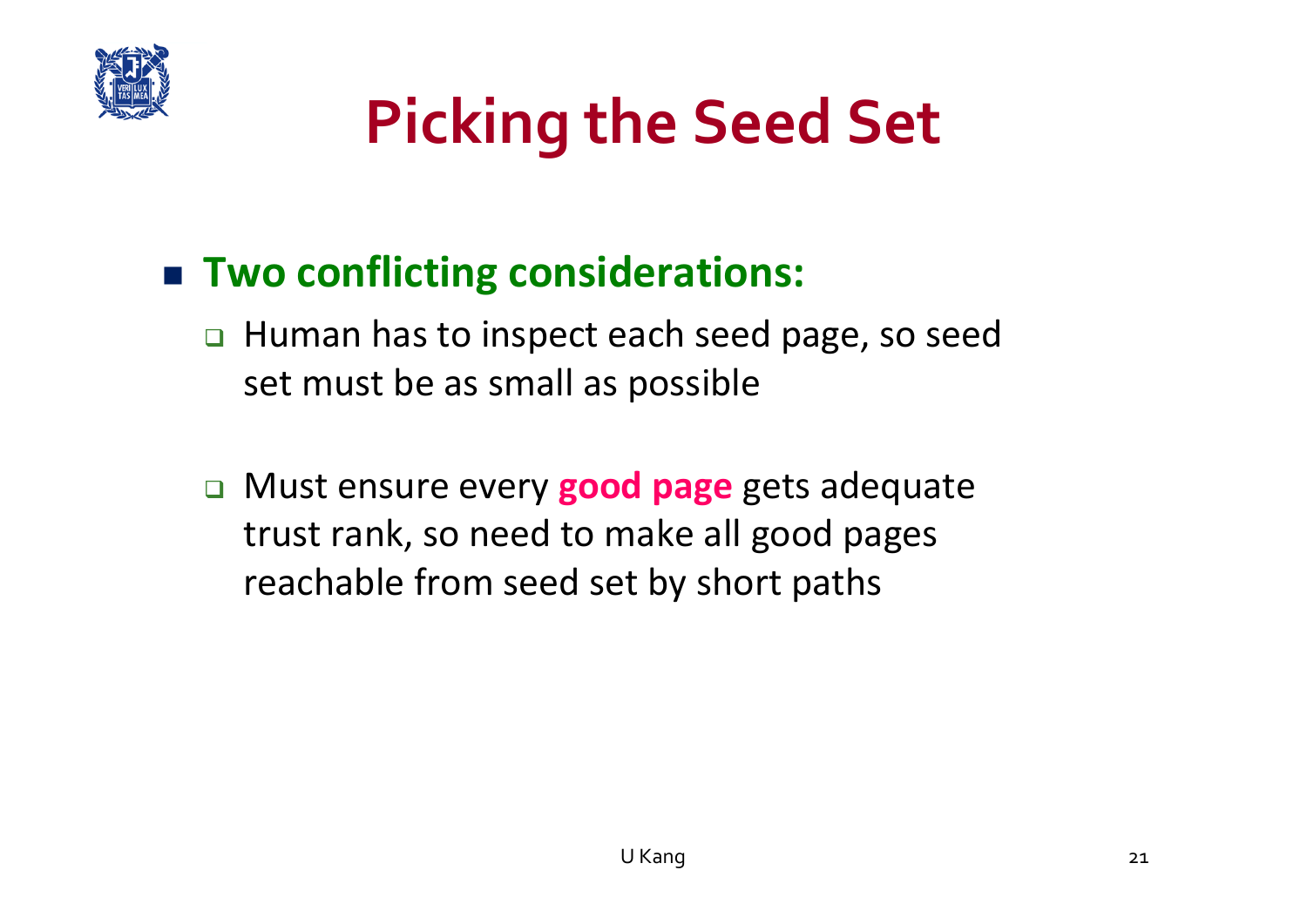

## **Approaches to Picking Seed Set**

- Suppose we want to pick a seed set of *k* pages
- How to do that?
- **(1) PageRank:**
	- Pick the top *k* pages by PageRank
	- Main idea: you can't get a bad page's rank really high
- **(2) Use trusted domains** whose membership is controlled, like .edu, .mil, .gov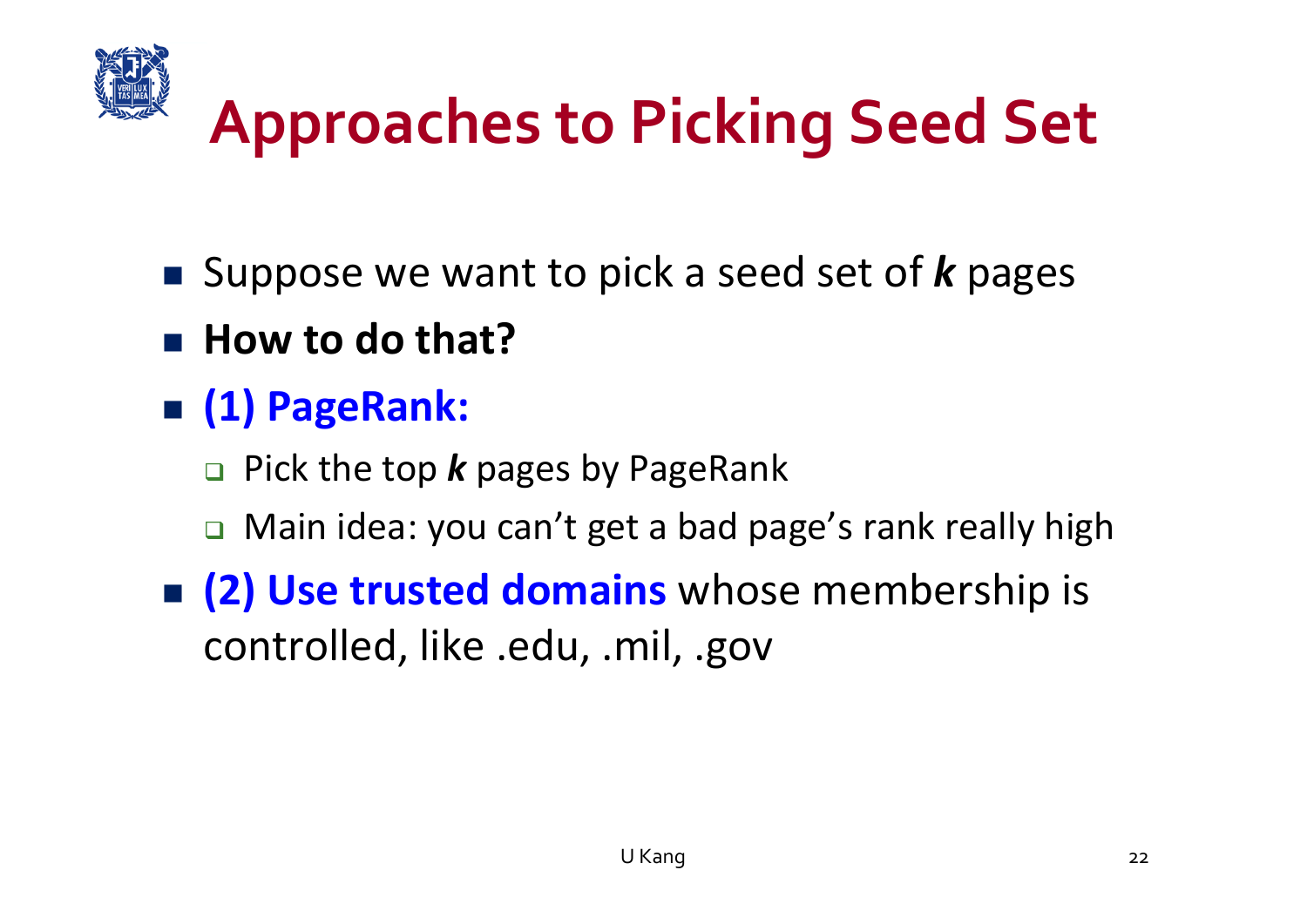

### **Spam Mass**

- **IF In the TrustRank** model, we start with good pages and propagate trust
- **Complementary view:**  What fraction of a page's PageRank comes from **spam** pages?
- In practice, we don't know all the spam pages, so we need to estimate

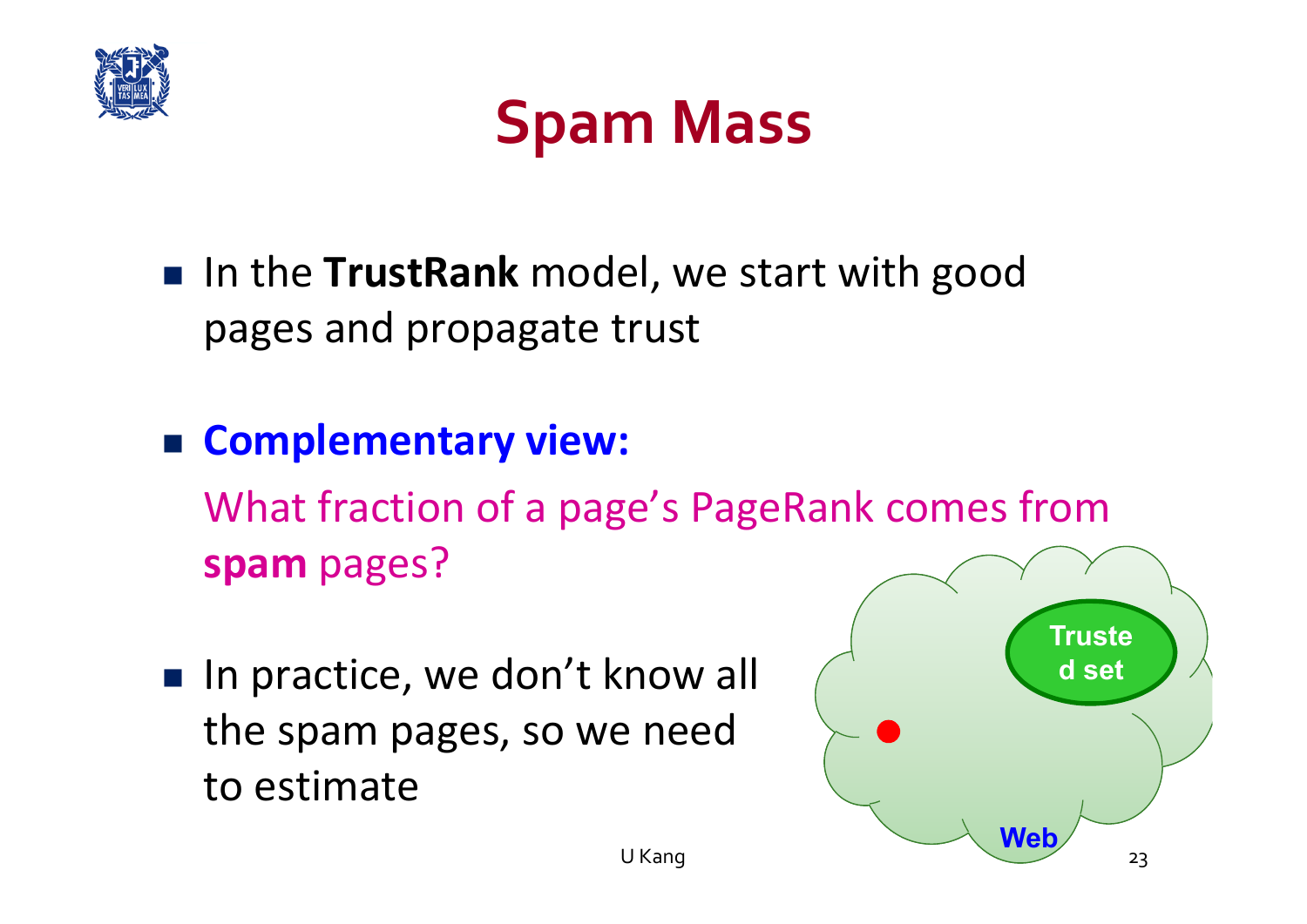

## **Spam Mass Estimation**

#### **Solution:**

- **<sup>=</sup>** PageRank of page *<sup>p</sup>*  $\mathbb{R}^2$  $r_p^+$  = PageRank of  $p$  with teleport into<br> **trusted** pages only trusted pages only
- Then: What fraction of a page's PageRank comes from **spam** pages?

$$
r_p^- = r_p - r_p^+
$$

- $\blacksquare$  **Spam mass of**  $p = \frac{r_p}{r}$  $\bm{r}_{\bm{p}}$ 
	- $\Box$  Pages with high spam mass are spam.

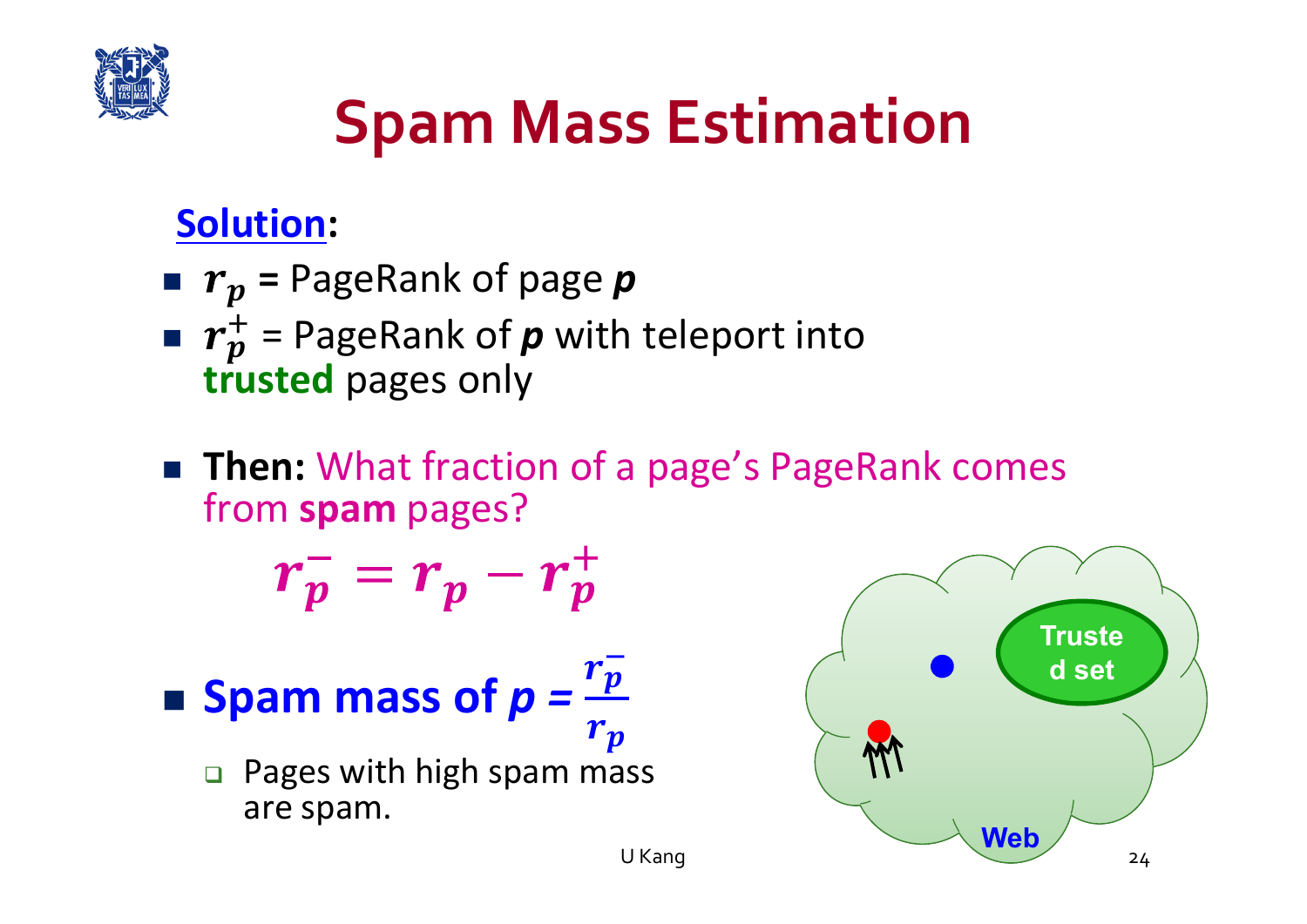

### **Outline**

### Web Spam: Overview

### **TrustRank: Combating the Web Spam**

### **HITS: Hubs and Authorities**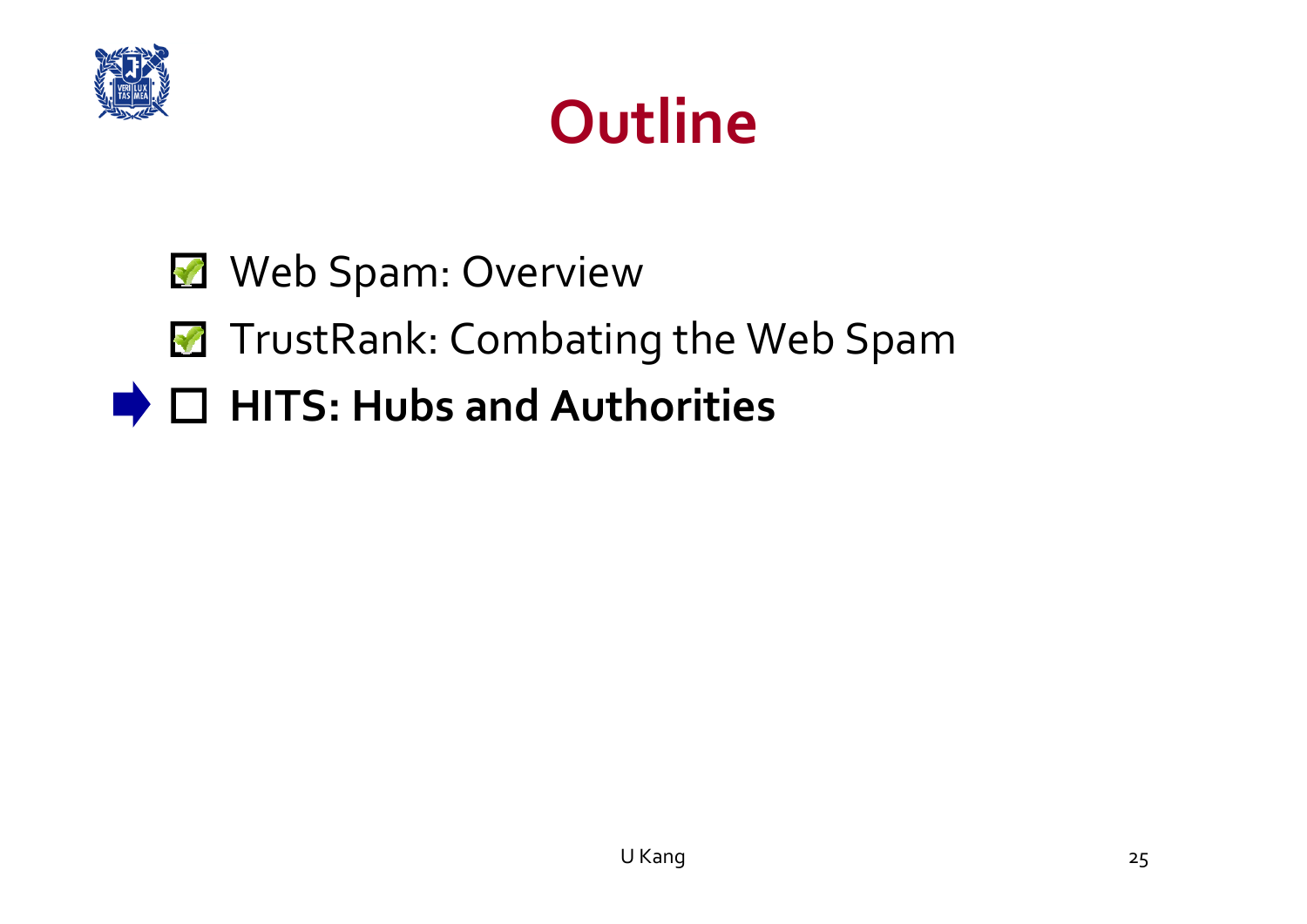

## **Hubs and Authorities**

- **HITS (Hypertext‐Induced Topic Selection)**
	- **Is a measure of importance of pages or documents, similar to PageRank**
	- □ Proposed at around same time as PageRank ('98)
- **Goal**: Say we want to find good newspapers
	- $\Box$  Don't just find newspapers. Find "experts" – people who link in a coordinated way to good newspapers
- **Idea: Links as votes**
	- **Page is more important if it has more links**
		- In-coming links? Out-going links?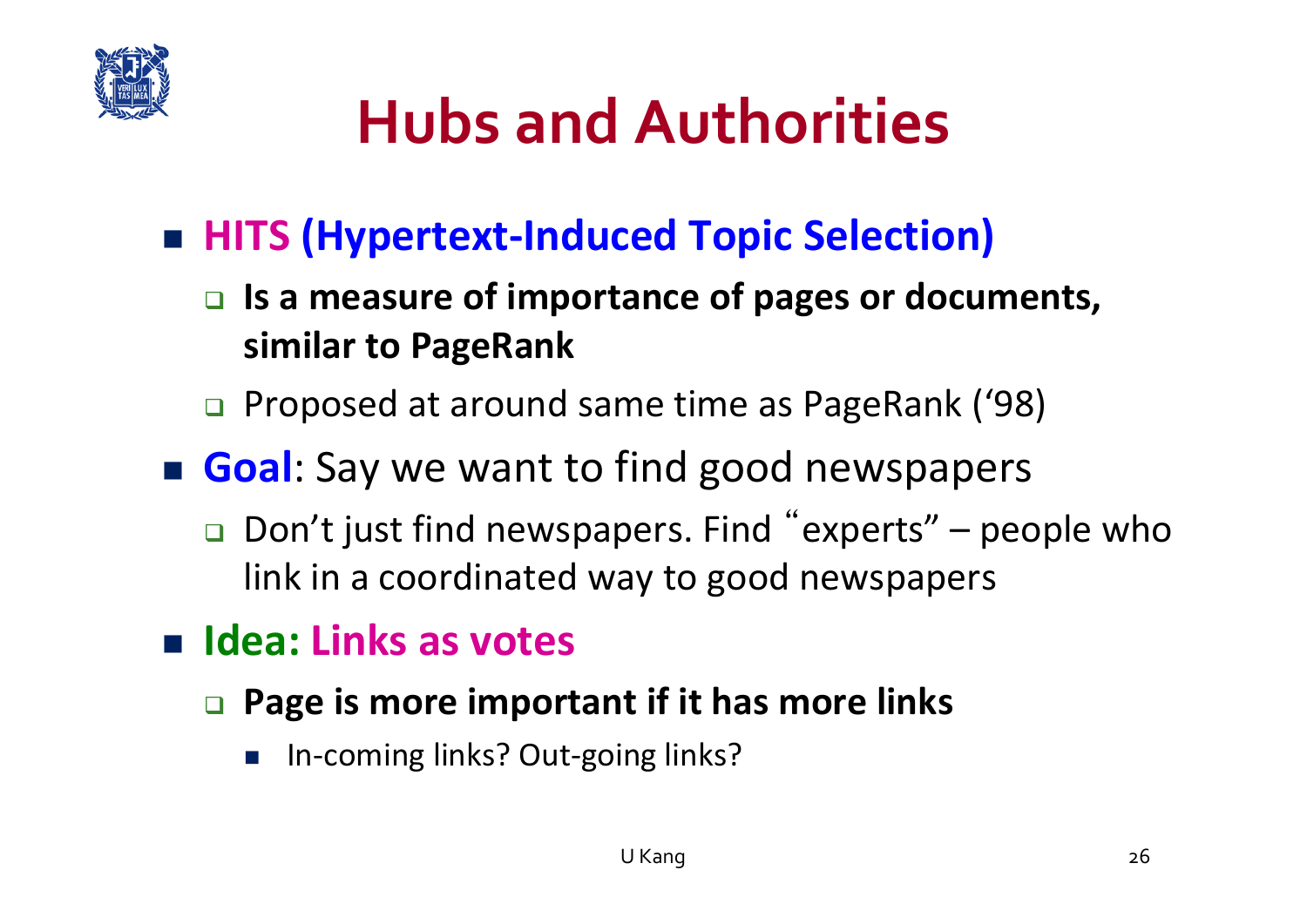

## **Finding newspapers**

#### **Hubs and Authorities**

Each page has 2 scores:

- $\Box$  **Quality as an expert (hub):**
	- r. Total sum of votes of authorities it points to
- **Quality as a content (authority):**
	- $\mathcal{L}_{\mathcal{A}}$ Total sum of votes coming from experts

#### **Principle of repeated improvement**

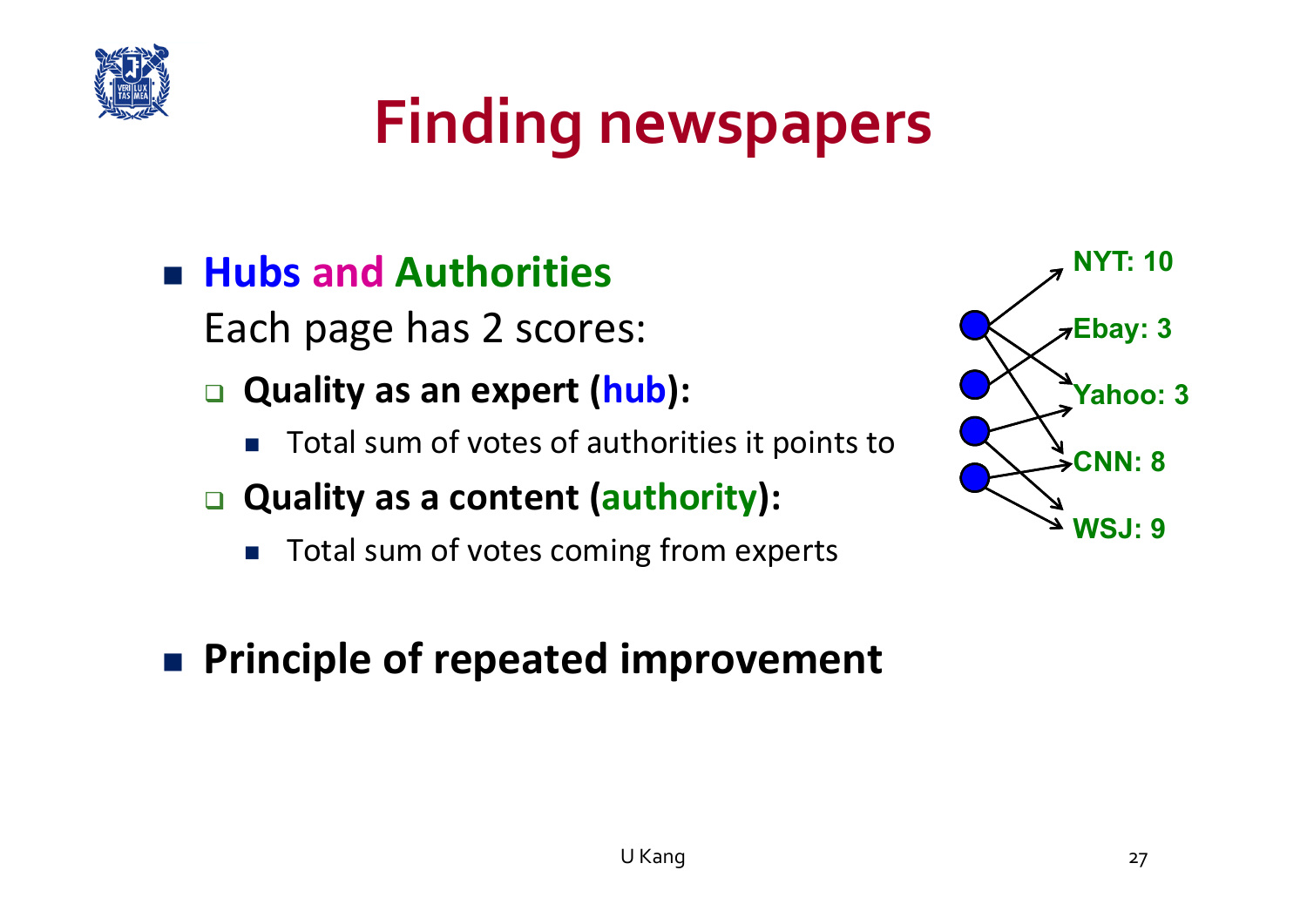

## **Hubs and Authorities**

**Interesting pages fall into two classes:**

- **1. Authorities** are pages containing useful information
	- $\Box$ Newspaper home pages
	- $\Box$ Course home pages
	- $\Box$ Home pages of auto manufacturers
- **2. Hubs** are pages that link to authorities
	- $\Box$ List of newspapers
	- $\Box$ Course bulletin
	- $\Box$ List of US auto manufacturers

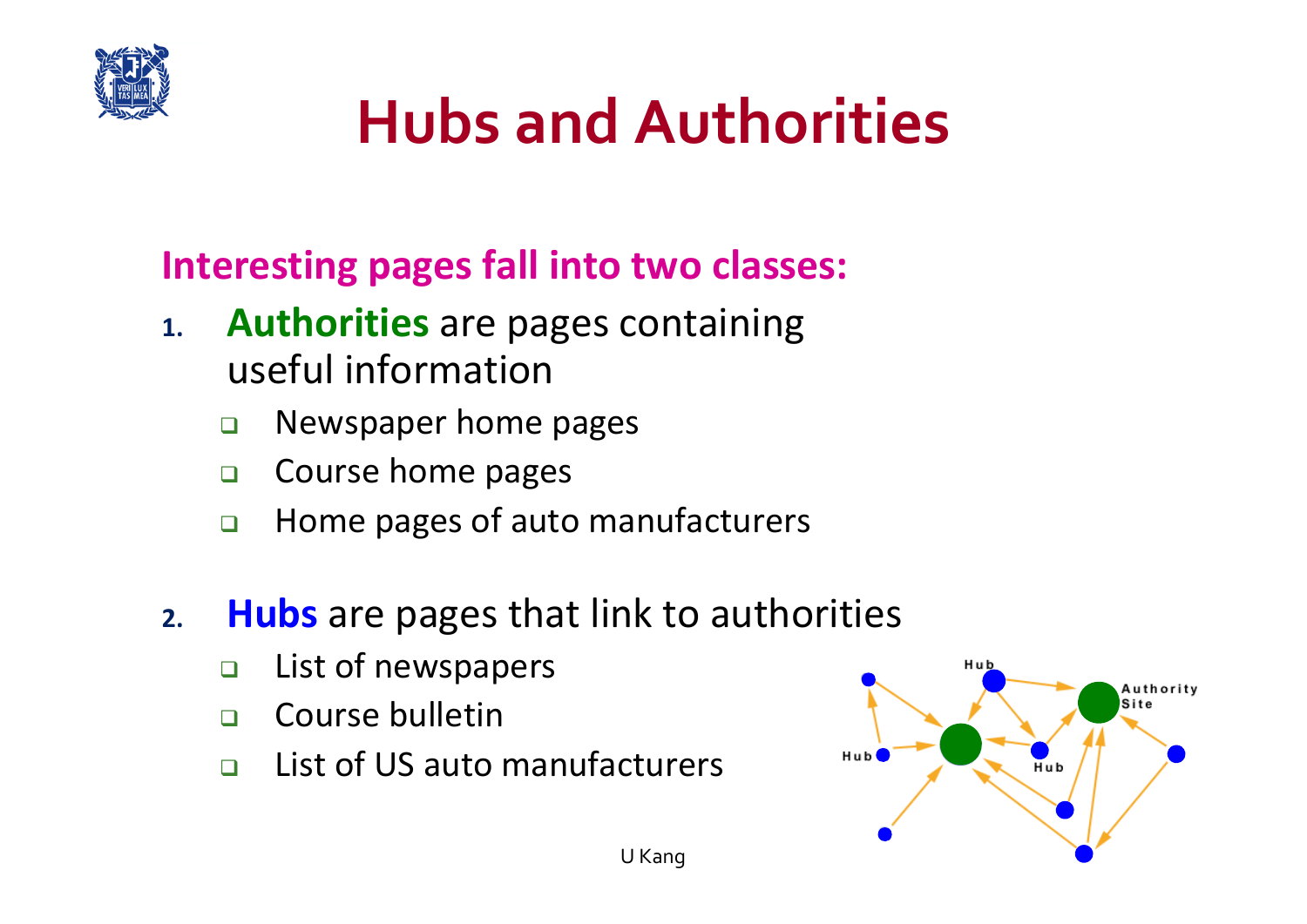

## **Counting in‐links: Authority**



U Kang taon ang panahalang kalendaryon ng Pangalayang Kang taon ng Pangalayang Kang taon ng Pangalayang Kang t (Note this is idealized example. In reality graph is not bipartite and each page has both the hub and authority score)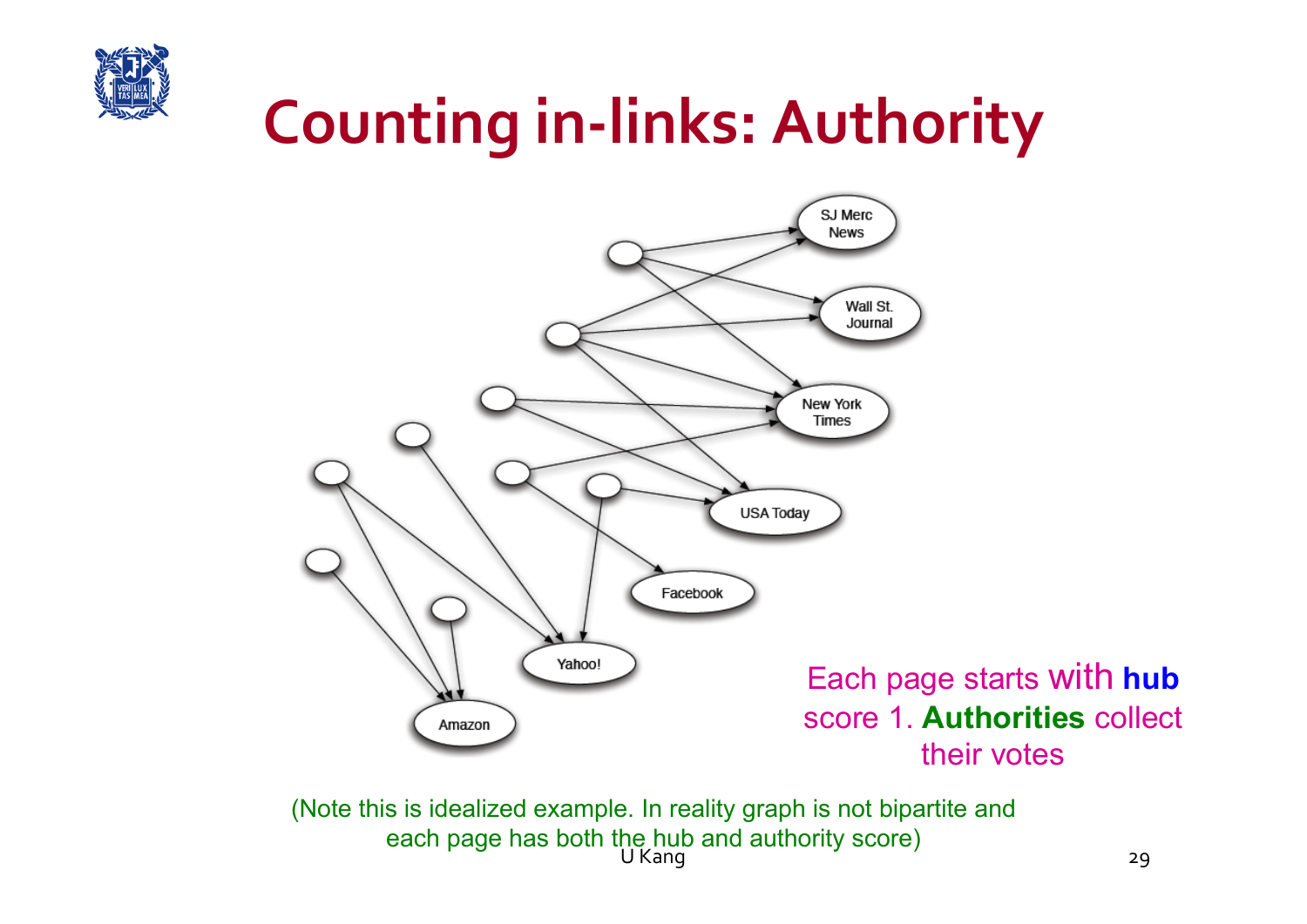

## **Counting in‐links: Authority**



U Kang taon ang ika-20 may 20 may 20 may 20 may 20 may 20 may 20 may 20 may 20 may 20 may 20 may 20 may 20 may (Note this is idealized example. In reality graph is not bipartite and each page has both the hub and authority score)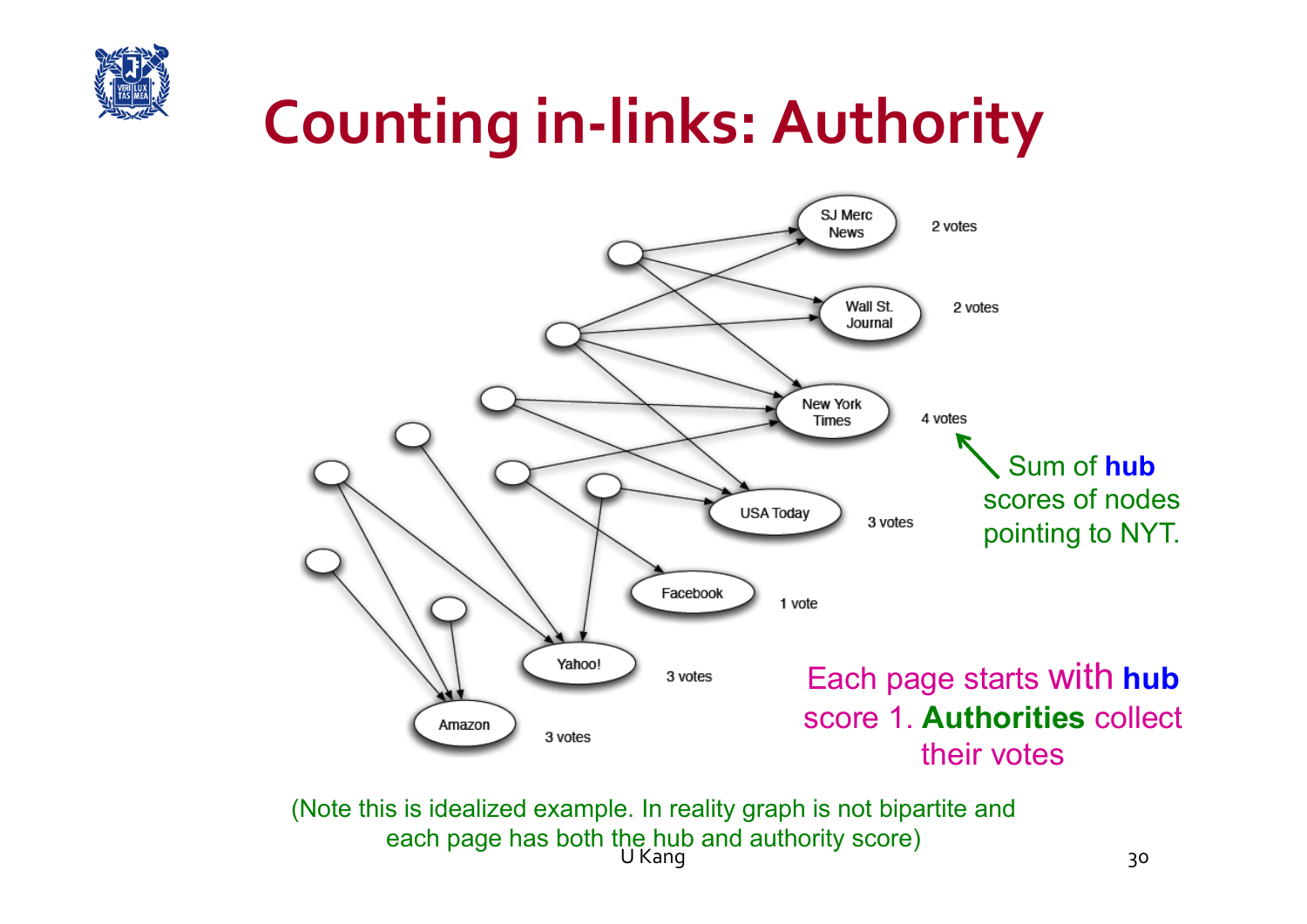

### **Expert Quality: Hub**



U Kang taon ang ika-20 may 20 may 20 may 21 may 21 may 21 may 22 may 22 may 22 may 22 may 22 may 22 may 22 may 22 (Note this is idealized example. In reality graph is not bipartite and each page has both the hub and authority score)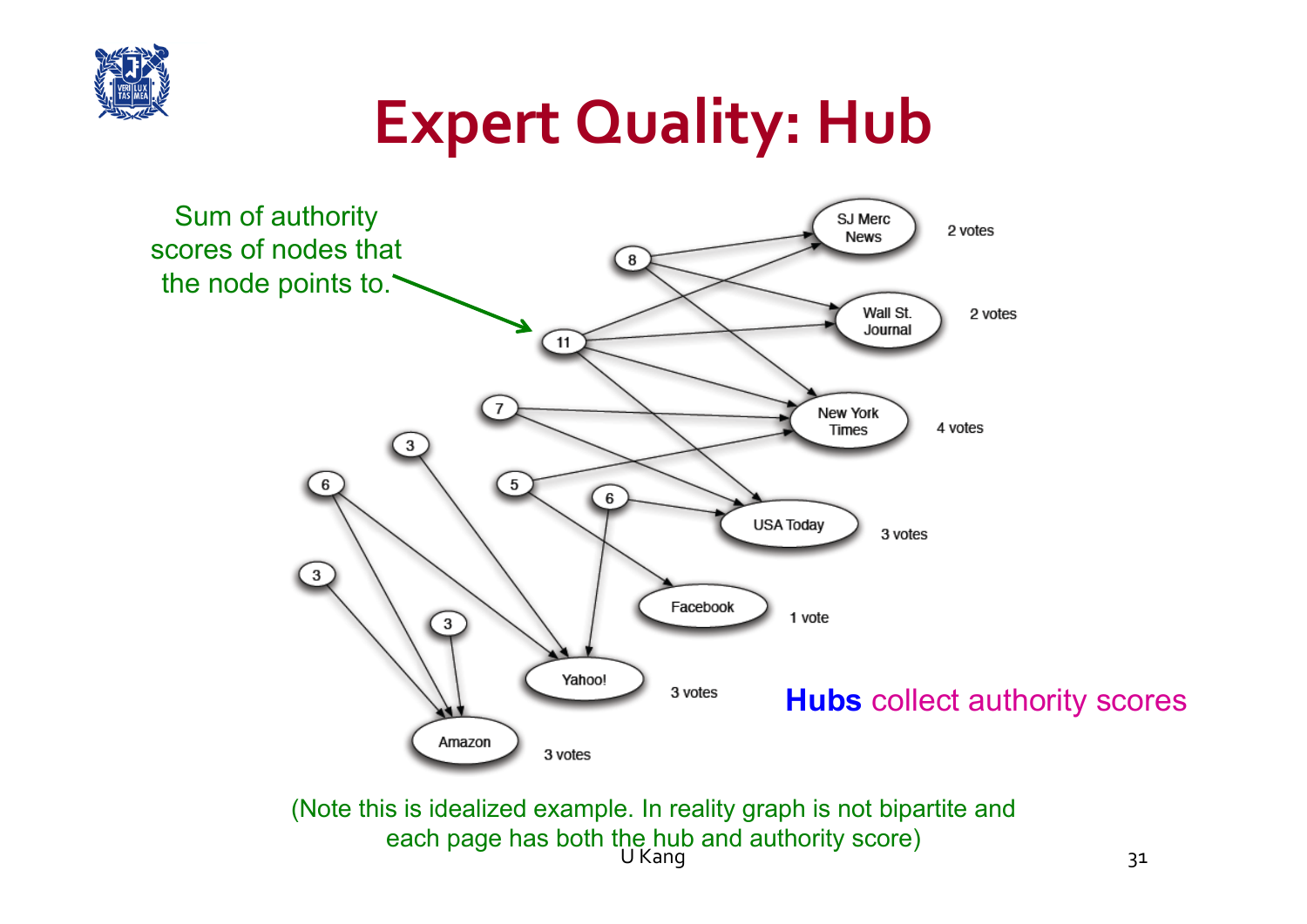

### **Reweighting**

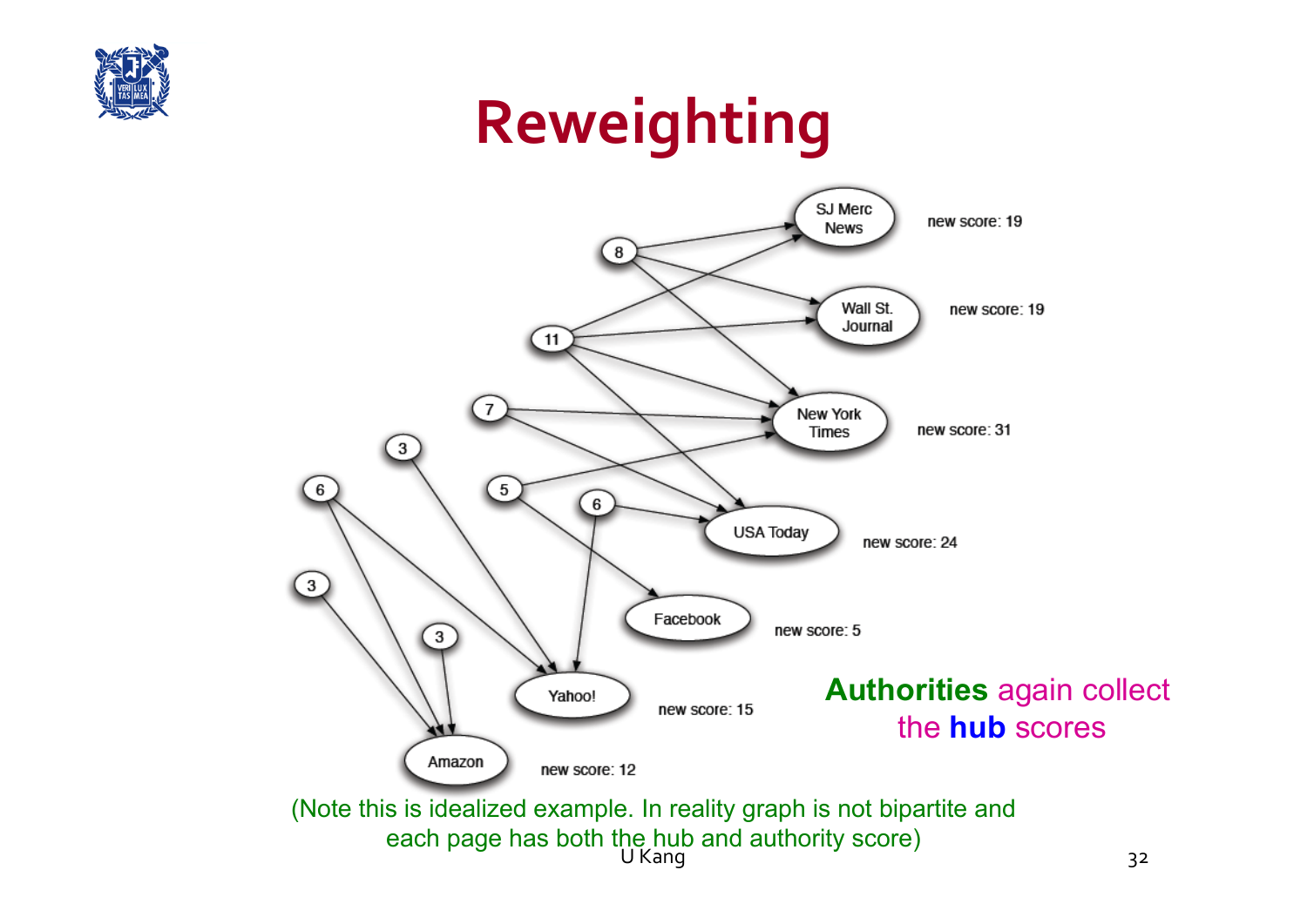

## **Mutually Recursive Definition**

- **A good hub links to many good authorities**
- **A good authority is linked from many good hubs**
- **Model using two scores for each node:**
	- **Hub** score and **Authority** score
	- $\Box$ Represented as vectors  $h$  and  $a$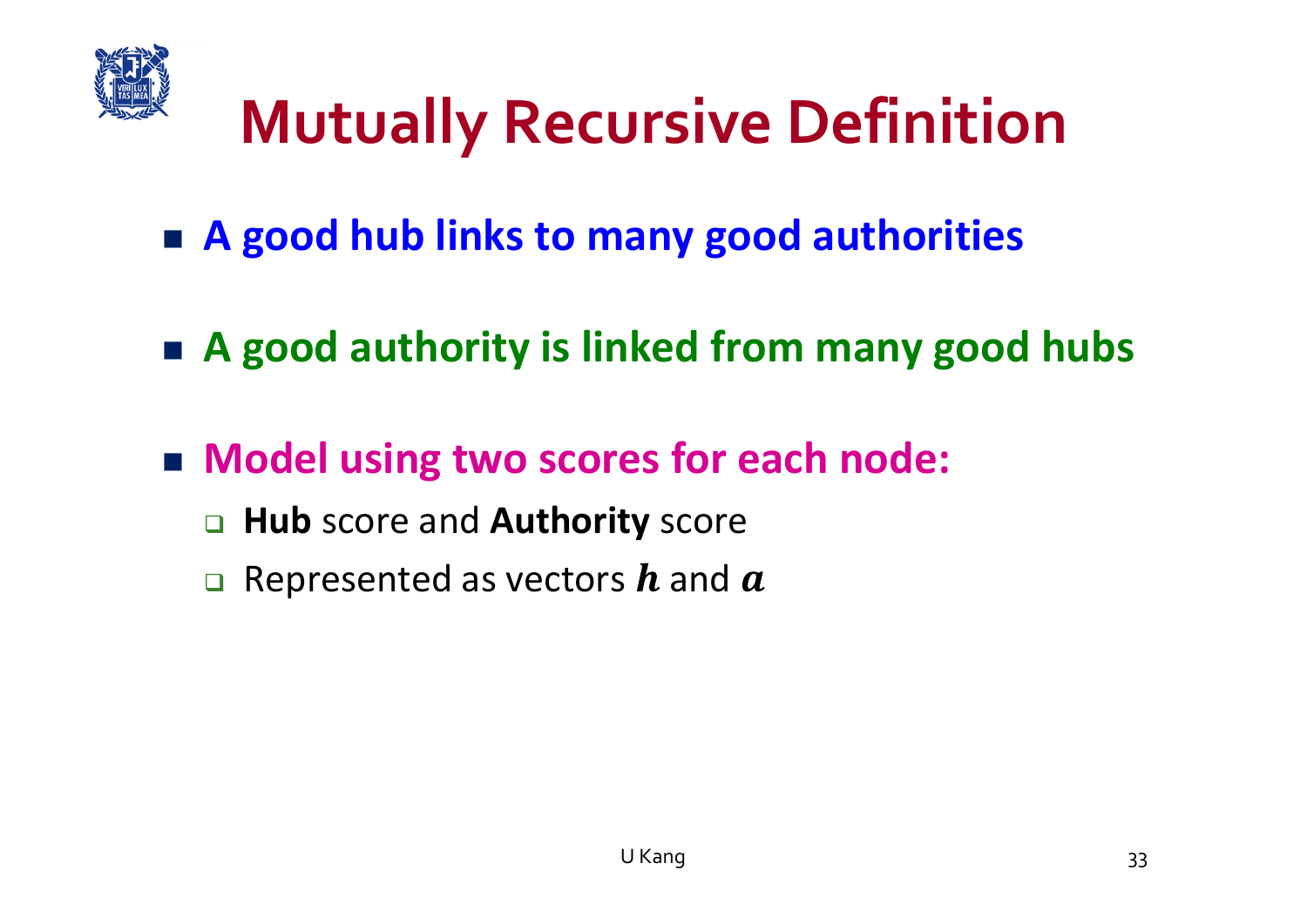

### **HITS**

#### Then:



### $a_i = h_k + h_l + h_m$ that is *ai* = Sum (*hj*) over all *j* that edge (*j,i*) exists or  $a = A^T h$

Where A is the adjacency matrix (*i,j*) is 1 if the edge from *i* to *j* exists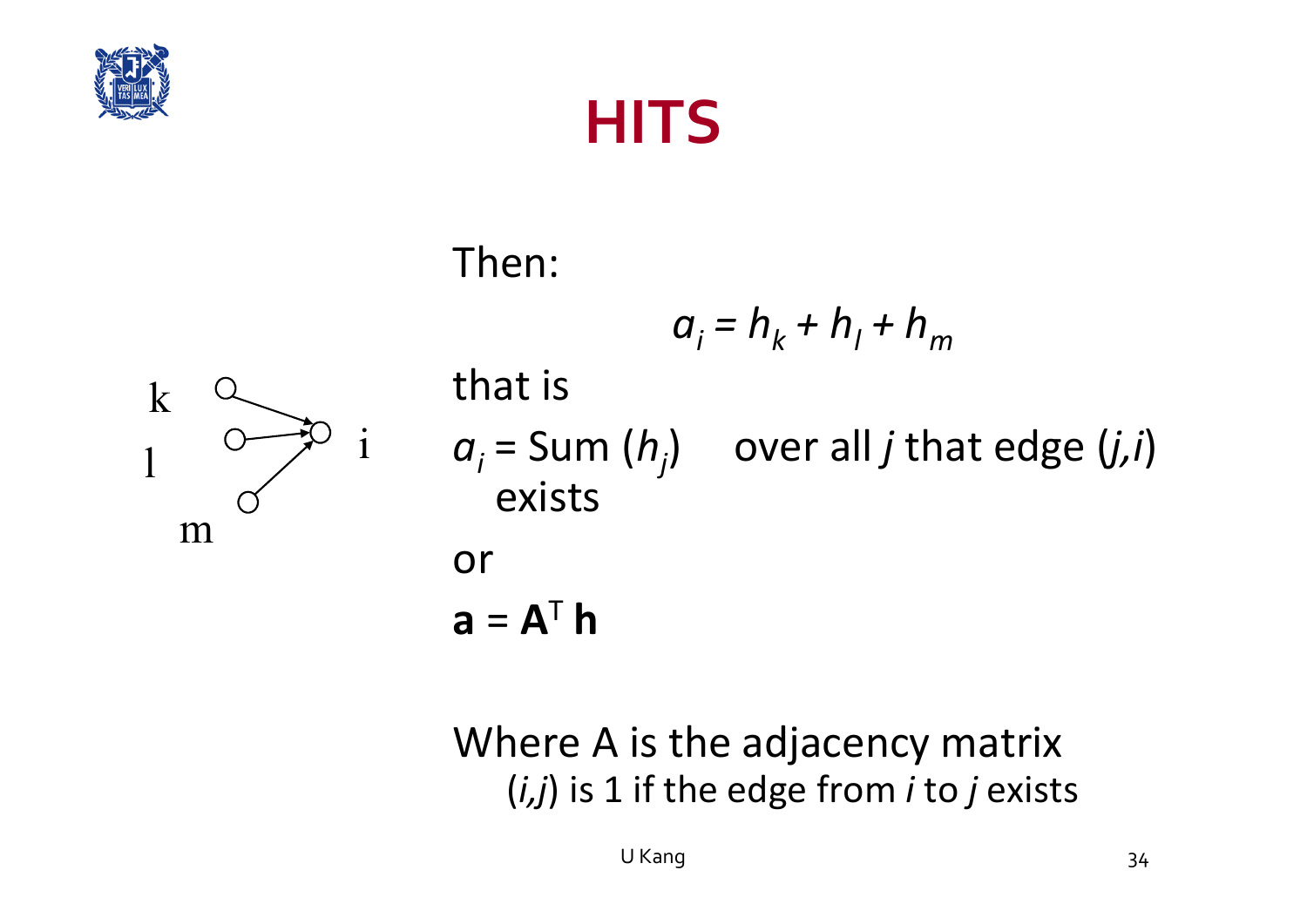

### **HITS**

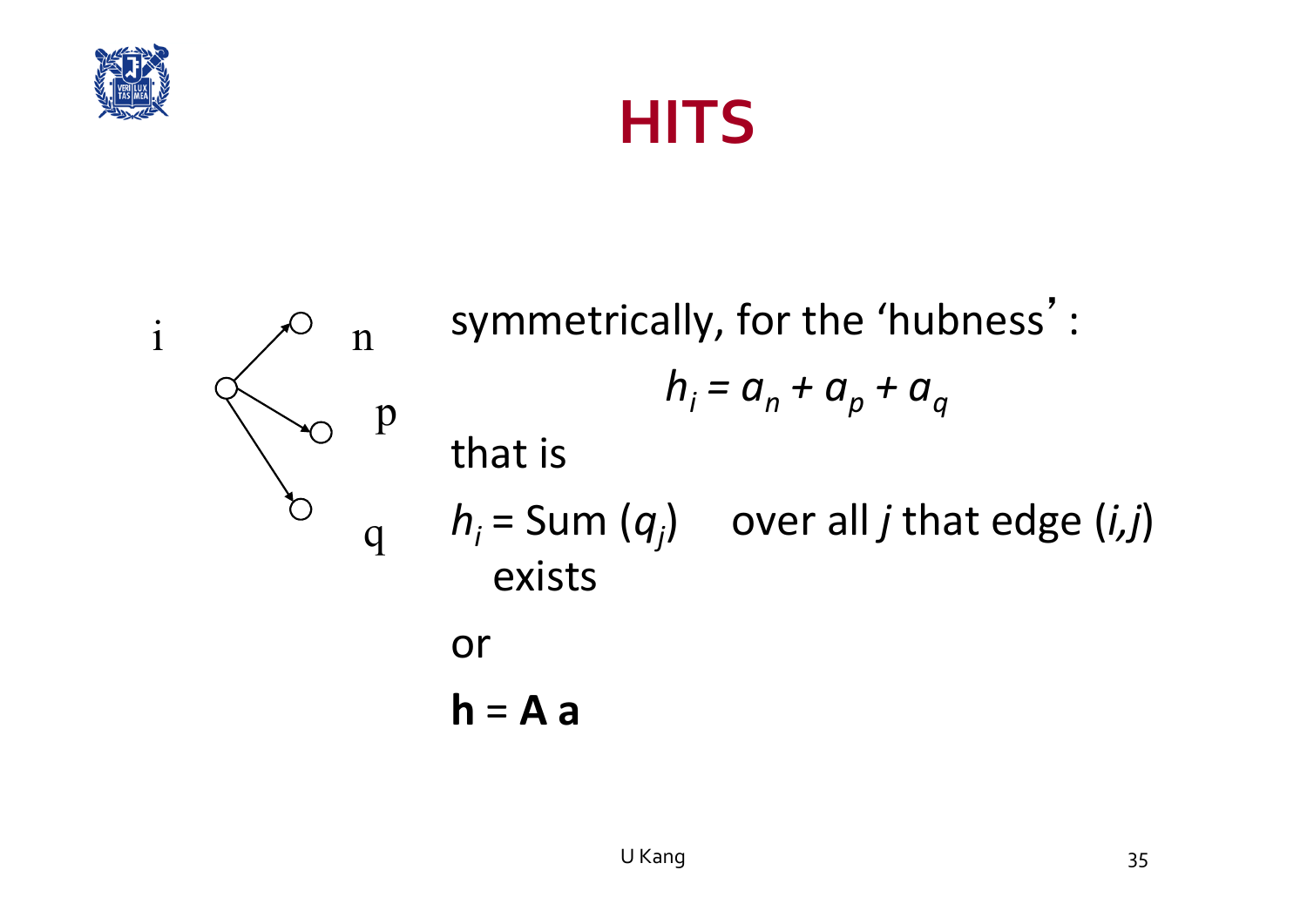



#### In conclusion, we want vectors **h** and **<sup>a</sup>** such that:

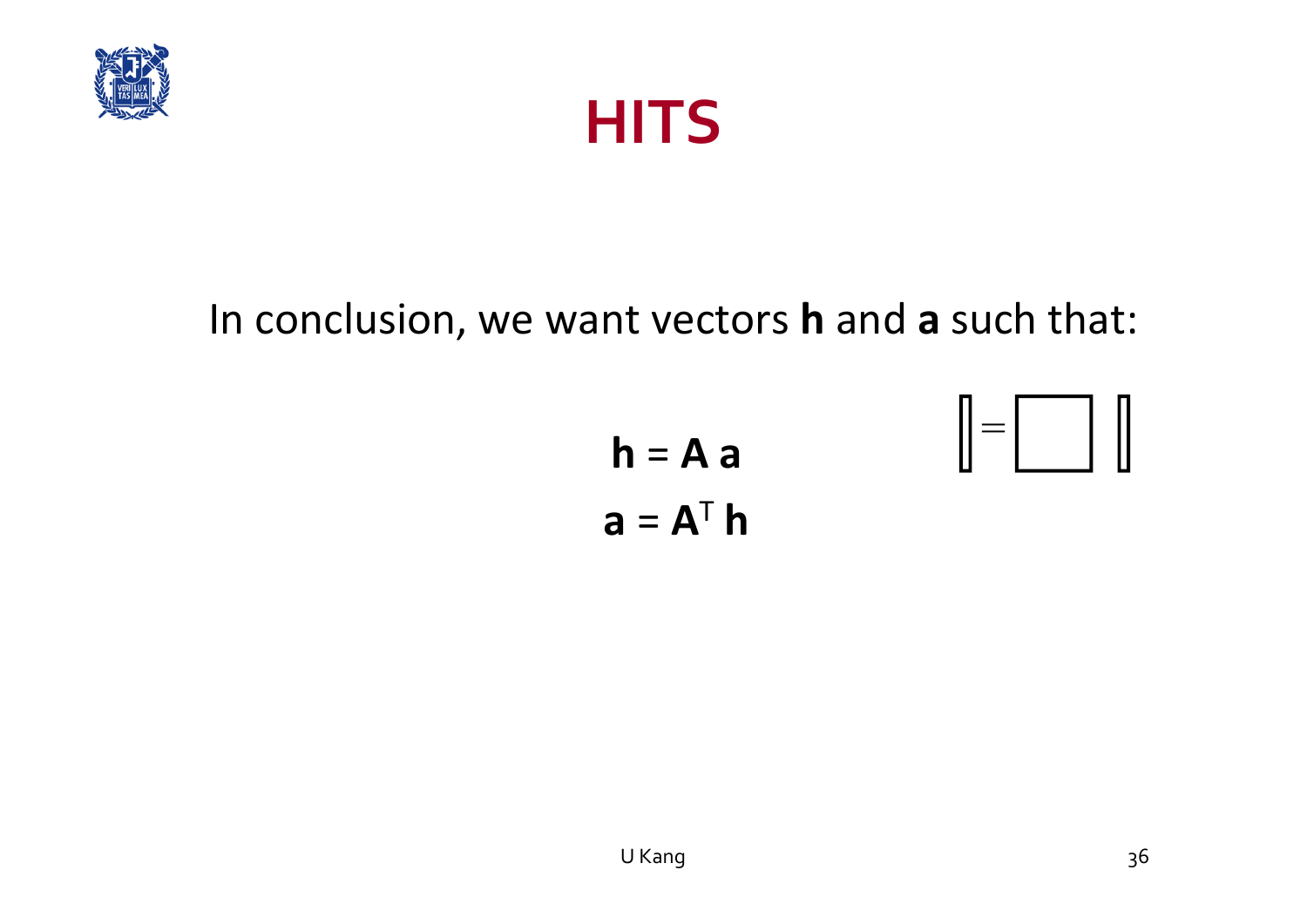



In short, the solutions to

**h** <sup>=</sup>**A a**

$$
\mathbf{a} = \mathbf{A}^{\mathsf{T}} \mathbf{h}
$$

are the largest eigenvectors of **A A**<sup>T</sup> and **A**<sup>T</sup> **A .** 

Starting from random **<sup>a</sup>'** and iterating, we'll eventu ally converge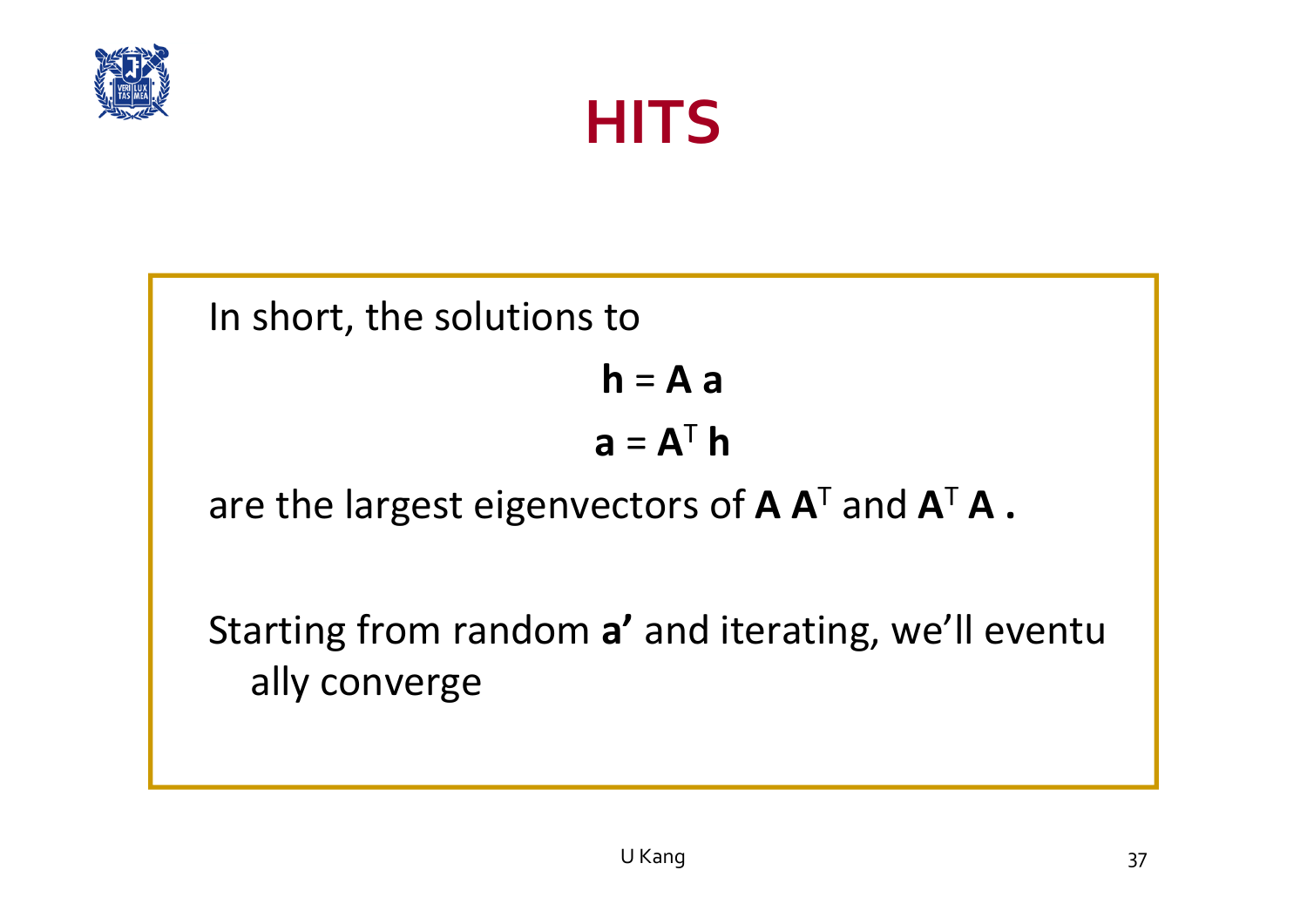

### **HITS**

Convergence: why?

**h** <sup>=</sup>**A a**  $a = A^T h$ 

$$
\mathbf{h} = \mathbf{A} \mathbf{A}^{\mathsf{T}} \mathbf{h} = (\mathbf{A} \mathbf{A}^{\mathsf{T}}) \mathbf{h}
$$

$$
\mathbf{a} = \mathbf{A}^{\mathsf{T}} \mathbf{A} \mathbf{a} = (\mathbf{A}^{\mathsf{T}} \mathbf{A}) \mathbf{a}
$$

That is, after many iterations,

- h converges to the largest eigenvector of **A A**<sup>T</sup>
- a converges to the largest eigenvector of **A**<sup>T</sup> **A**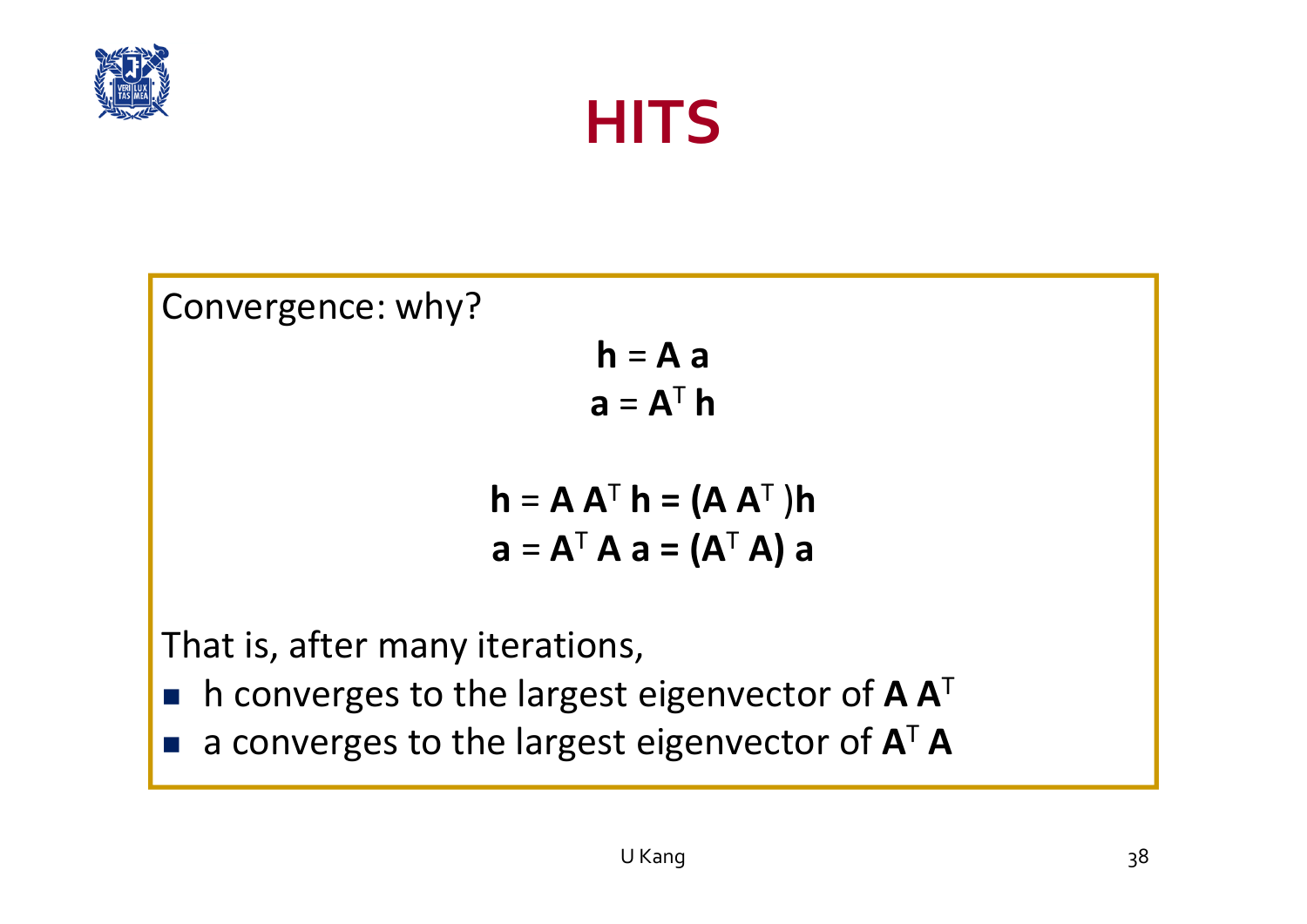

### **Example of HITS**

$$
A = \begin{bmatrix} 1 & 1 & 1 \\ 1 & 0 & 1 \\ 0 & 1 & 0 \end{bmatrix} \qquad A^{T} = \begin{bmatrix} 1 & 1 & 0 \\ 1 & 0 & 1 \\ 1 & 1 & 0 \end{bmatrix}
$$



| h(yahoo)     |  | .58 .80 .80       |     | .79 |                                                    | .788 |
|--------------|--|-------------------|-----|-----|----------------------------------------------------|------|
| h(amazon)    |  | .58 .53           | .53 | .57 | $\ddot{\bullet}$ $\ddot{\bullet}$ $\ddot{\bullet}$ | .577 |
| $h(m$ 'soft) |  | .58 .27 .27       |     | .23 | $\ddot{\bullet}$ $\ddot{\bullet}$ $\ddot{\bullet}$ | .211 |
|              |  |                   |     |     |                                                    |      |
|              |  |                   |     |     |                                                    |      |
| a(yahoo)     |  | $.58$ $.58$ $.62$ |     | .62 | $\cdots$                                           | .628 |
| a(amazon)    |  | .58 .58           | -49 | .49 |                                                    | .459 |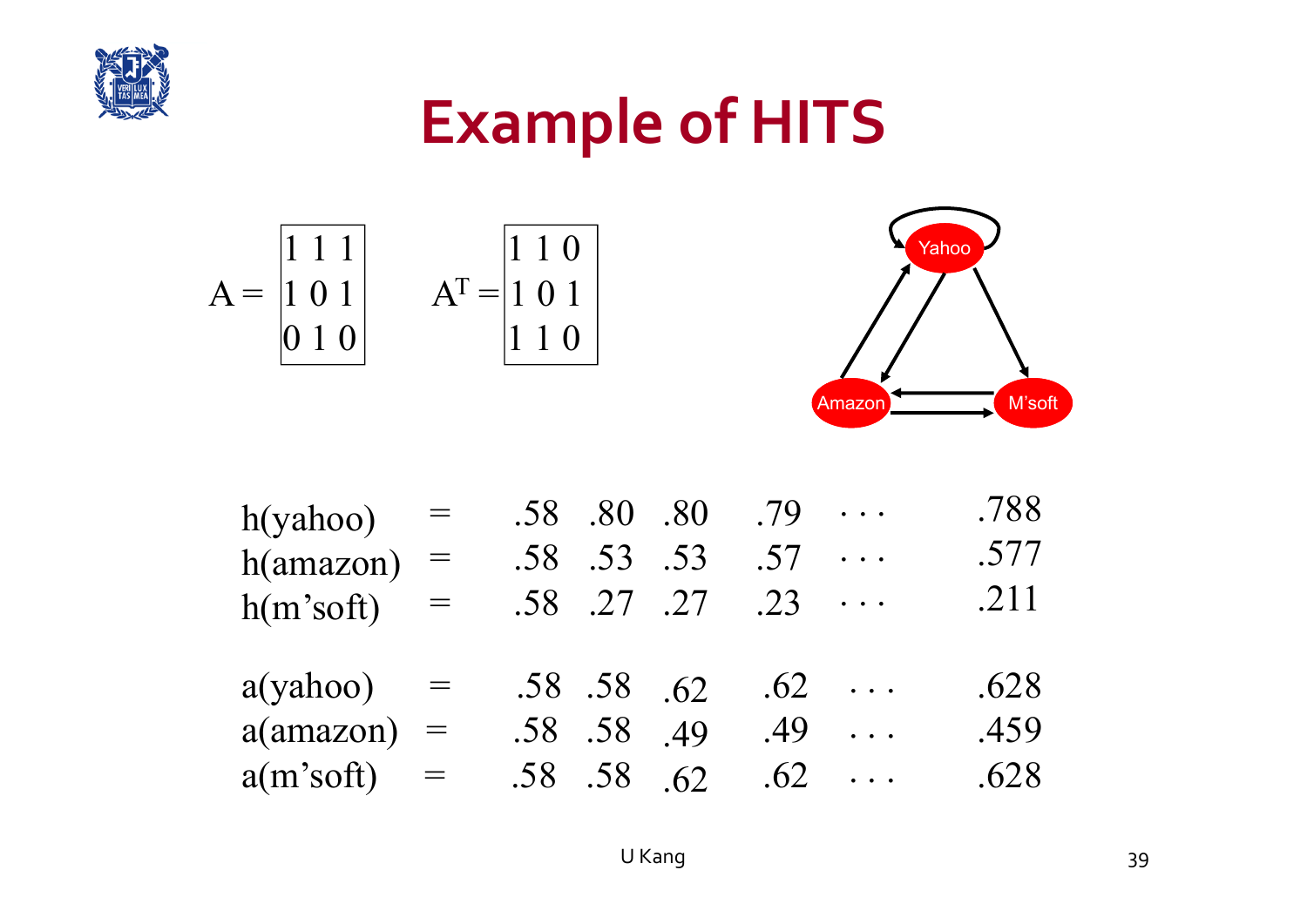

## **PageRank and HITS**

- **PageRank and HITS are two solutions to the same problem:**
	- **What is the value of an in‐link from** *<sup>u</sup>* **to** *v***?**
	- □ In the PageRank model, the value of the link depends on the links **into** *u*
	- □ In the HITS model, it depends on the value of the other links **out of** *<sup>u</sup>*
- **The destinies of PageRank and HITS post‐1998 were very different**